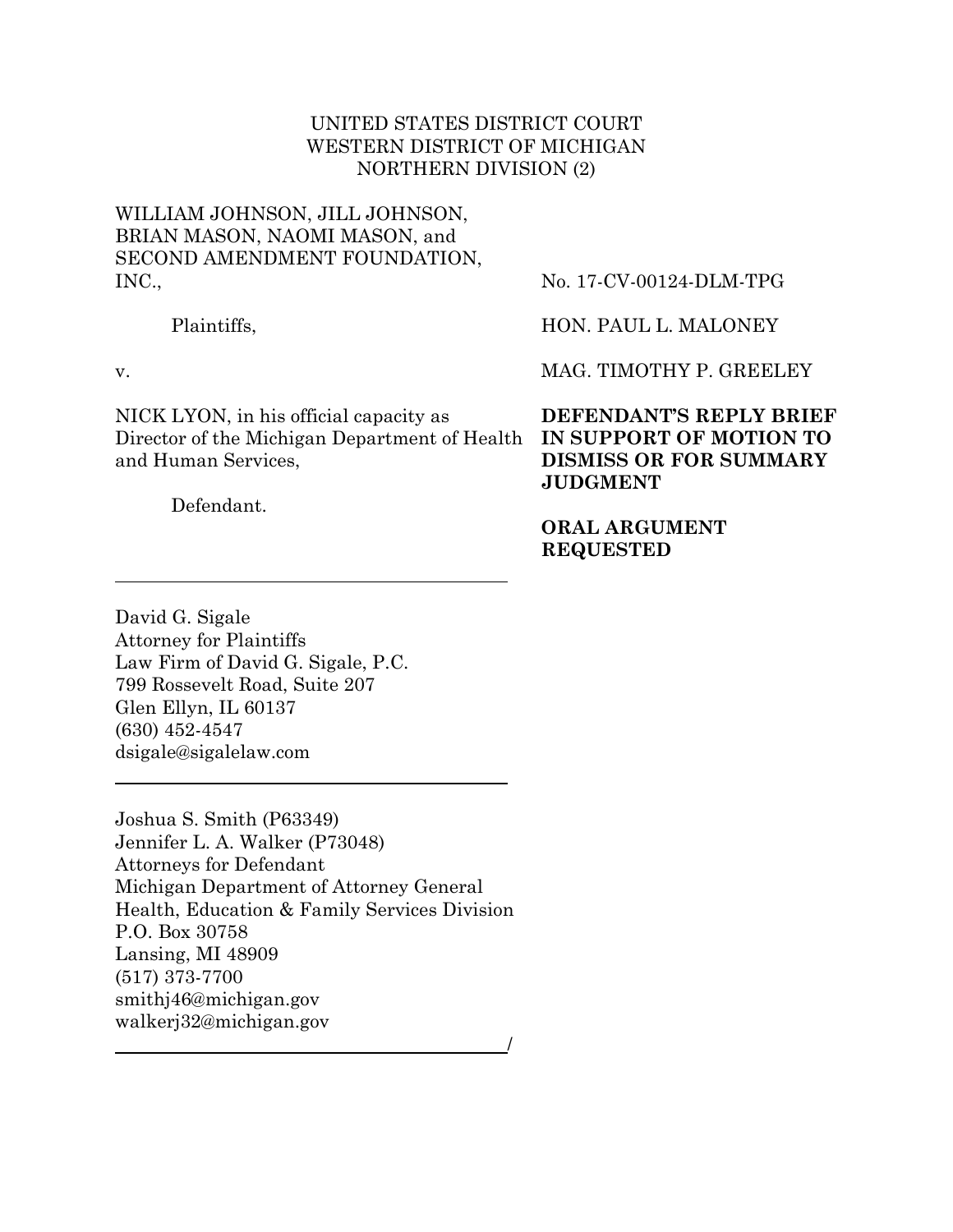### **DEFENDANT'S REPLY BRIEF IN SUPPORT OF MOTION TO DISMISS OR FOR SUMMARY JUDGMENT**

### **ORAL ARGUMENT REQUESTED**

Bill Schuette Attorney General

Joshua S. Smith Assistant Attorneys General Attorneys for Defendant Health, Education & Family Services Division P.O. Box 30758 Lansing, MI 48909 (517) 373-7700 Smithj46@michigan.gov P63349

Dated: December 21, 2017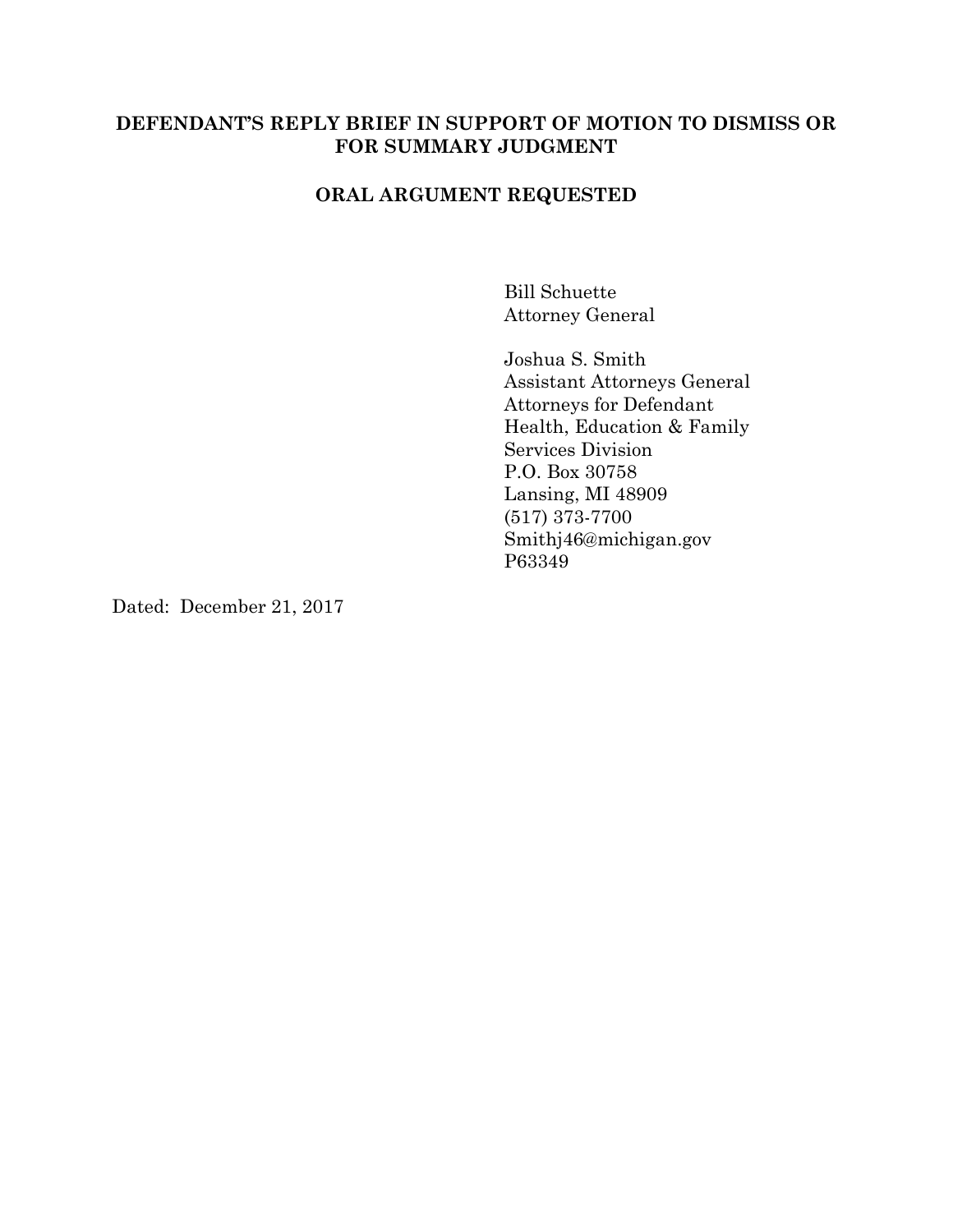# **TABLE OF CONTENTS**

| I.   |                                                                   | The individual Plaintiffs failed to establish – or even address –                                                          |                                                                                                                               |  |  |  |
|------|-------------------------------------------------------------------|----------------------------------------------------------------------------------------------------------------------------|-------------------------------------------------------------------------------------------------------------------------------|--|--|--|
| П.   |                                                                   | The Second Amendment Foundation failed to establish organizational                                                         |                                                                                                                               |  |  |  |
| III. |                                                                   |                                                                                                                            |                                                                                                                               |  |  |  |
| IV.  |                                                                   |                                                                                                                            |                                                                                                                               |  |  |  |
| V.   | Plaintiffs failed to state claims under the Second and Fourteenth |                                                                                                                            |                                                                                                                               |  |  |  |
| А.   |                                                                   |                                                                                                                            | Plaintiffs' Second Amendment Argument fails to address the<br>language of the administrative rule, fails to apply the correct |  |  |  |
|      |                                                                   | 1.                                                                                                                         | Plaintiffs fail to apply the plain language of Rule                                                                           |  |  |  |
|      |                                                                   | 2.                                                                                                                         |                                                                                                                               |  |  |  |
|      | <b>B.</b>                                                         | Plaintiffs failed to clearly distinguish between their Equal<br>Protection and Due Process arguments, and failed to defend |                                                                                                                               |  |  |  |
|      |                                                                   | 1.                                                                                                                         | Plaintiffs failed to clearly articulate and defend their Due                                                                  |  |  |  |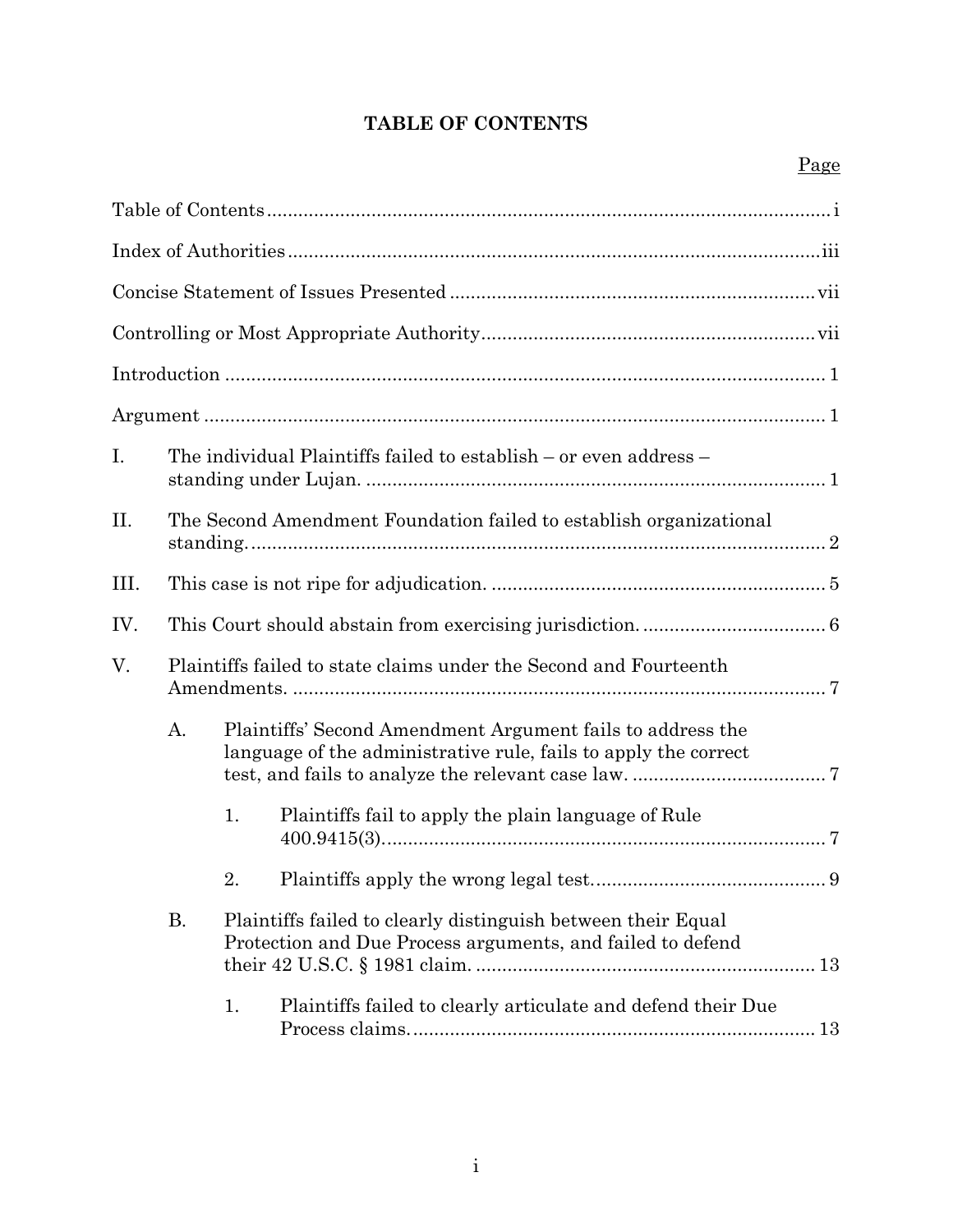|             | 2. | Plaintiffs' Due Process assertions are entangled with their<br>Equal Protection claims and are not supported by |  |
|-------------|----|-----------------------------------------------------------------------------------------------------------------|--|
|             | 3. | Plaintiffs failed to respond to Defendants' argument that                                                       |  |
| $C_{\cdot}$ |    | Plaintiffs failed to address the voluntary nature of a foster                                                   |  |
|             |    |                                                                                                                 |  |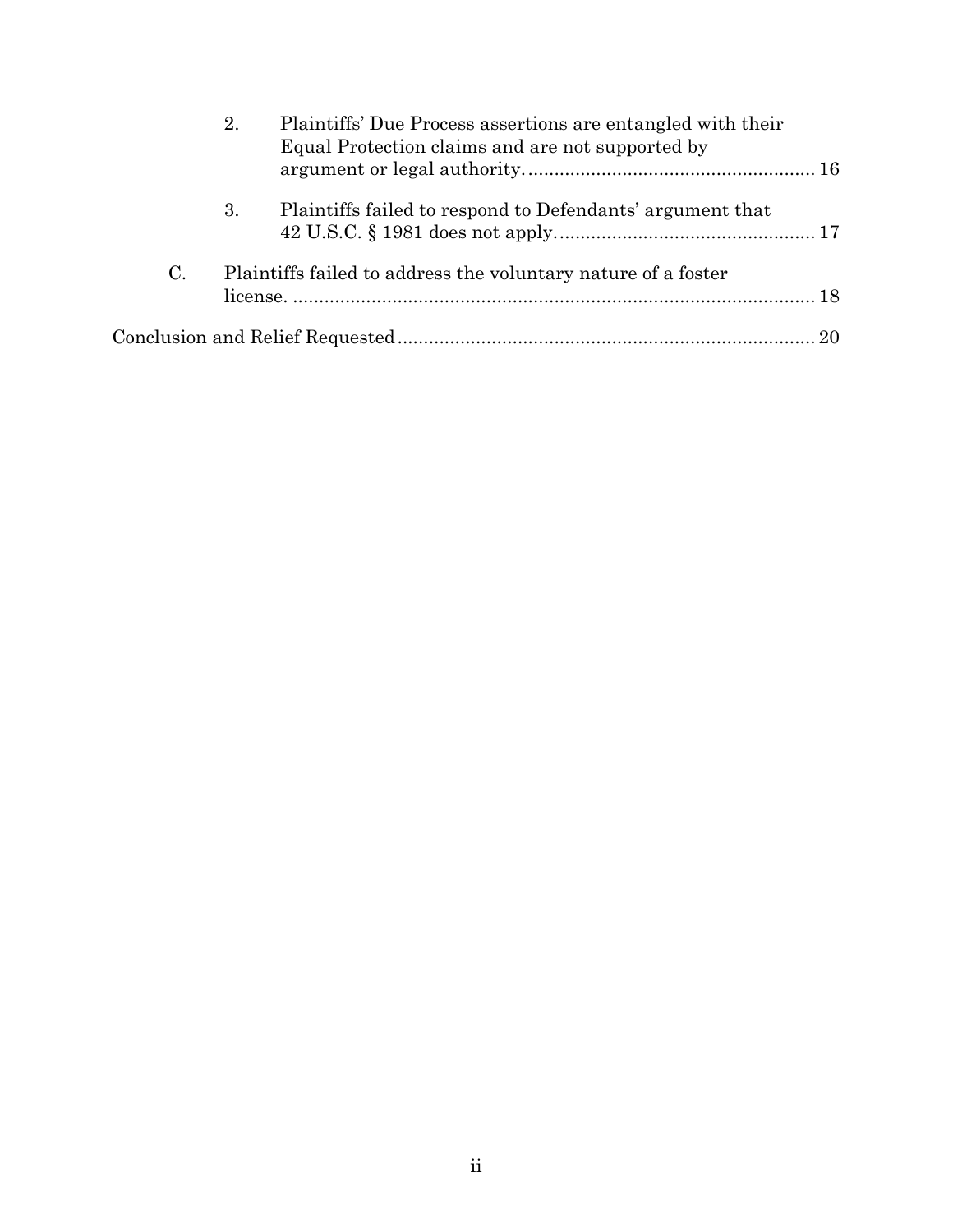# **INDEX OF AUTHORITIES**

# **Cases**

| Albright v. Oliver,                                                     |  |
|-------------------------------------------------------------------------|--|
| Ali v. Advance Am. Cash Advance Centers, Inc.,                          |  |
| Amway Glob. v. Woodward,                                                |  |
| Ashcroft v. Iqbal,                                                      |  |
| Bowles v. Seminole Rock & Sand Co.,                                     |  |
| Burford v. Sun Oil,                                                     |  |
| Burgess v. Lowery,                                                      |  |
| Chrysler Corp. v. Comm'r of Internal Revenue,                           |  |
| Compuware Corp. v. Moody's Inv'rs Servs., Inc.,                         |  |
| Elwell v. Byers,                                                        |  |
| Enhance, Inc. v. Snyder,                                                |  |
| Ezell v. City of Chicago,                                               |  |
| Fernanders v. Mich. Dep't of Military & Veterans Affairs, No. 12-11752, |  |
| Friends of the Earth, Inc. v. Laidlaw Envtl. Servs., Inc.,              |  |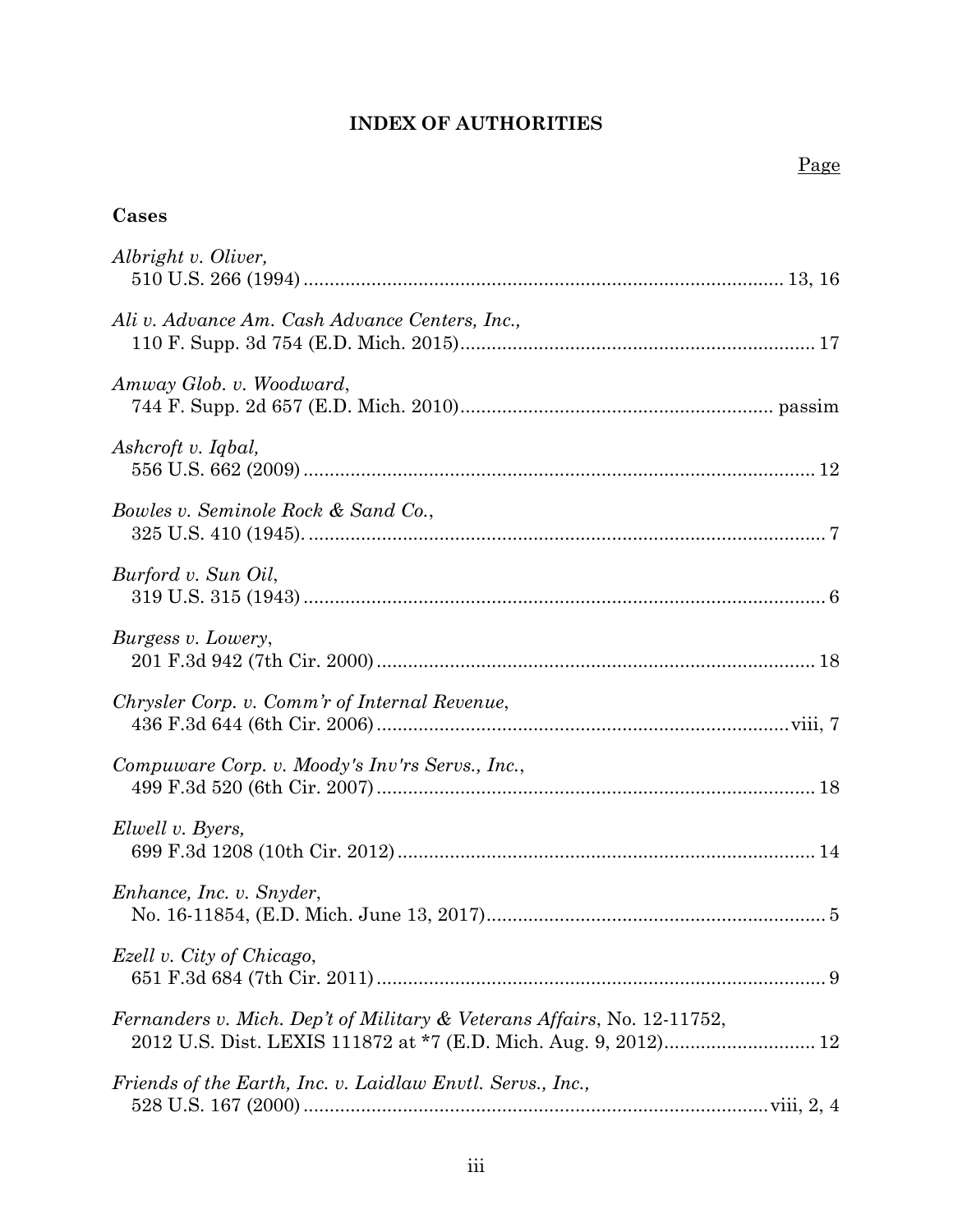| Garcetti v. Ceballos,                                                                                               |  |
|---------------------------------------------------------------------------------------------------------------------|--|
| Graham v. Connor,                                                                                                   |  |
| Hall v. Sweet,                                                                                                      |  |
| Heller v. District of Columbia,                                                                                     |  |
| Howard v. Grinage,                                                                                                  |  |
| <i>Hunter v. SMS, Inc., Nos. 86-1004 and 86-1032,</i>                                                               |  |
| Jackson v. City and County of San Francisco,<br>746 F.3d 953 (9th Cir. 2014), cert. den. 135 S. Ct. 2799 (2016)  12 |  |
| Jones v. U-Haul Co. of Massachusetts & Ohio Inc.,                                                                   |  |
| Knox Cty. Educ. Ass'n v Knox Cty. Bd. of Educ.,                                                                     |  |
| Kowalski v. Tesmer,                                                                                                 |  |
| Lujan v. Defenders of Wildlife,                                                                                     |  |
| Nat'l Fed. Of Ind. Bus. v. Sibelius,                                                                                |  |
| Neinast v. Bd. of Trs. of Columbus Metro. Library,                                                                  |  |
| New Orleans Pub. Serv., Inc. v. Council of City of New Orleans,                                                     |  |
| Nordlinger v. Hahn,                                                                                                 |  |
| Peoples Rights Organization, Incorporated v. City of Columbus,                                                      |  |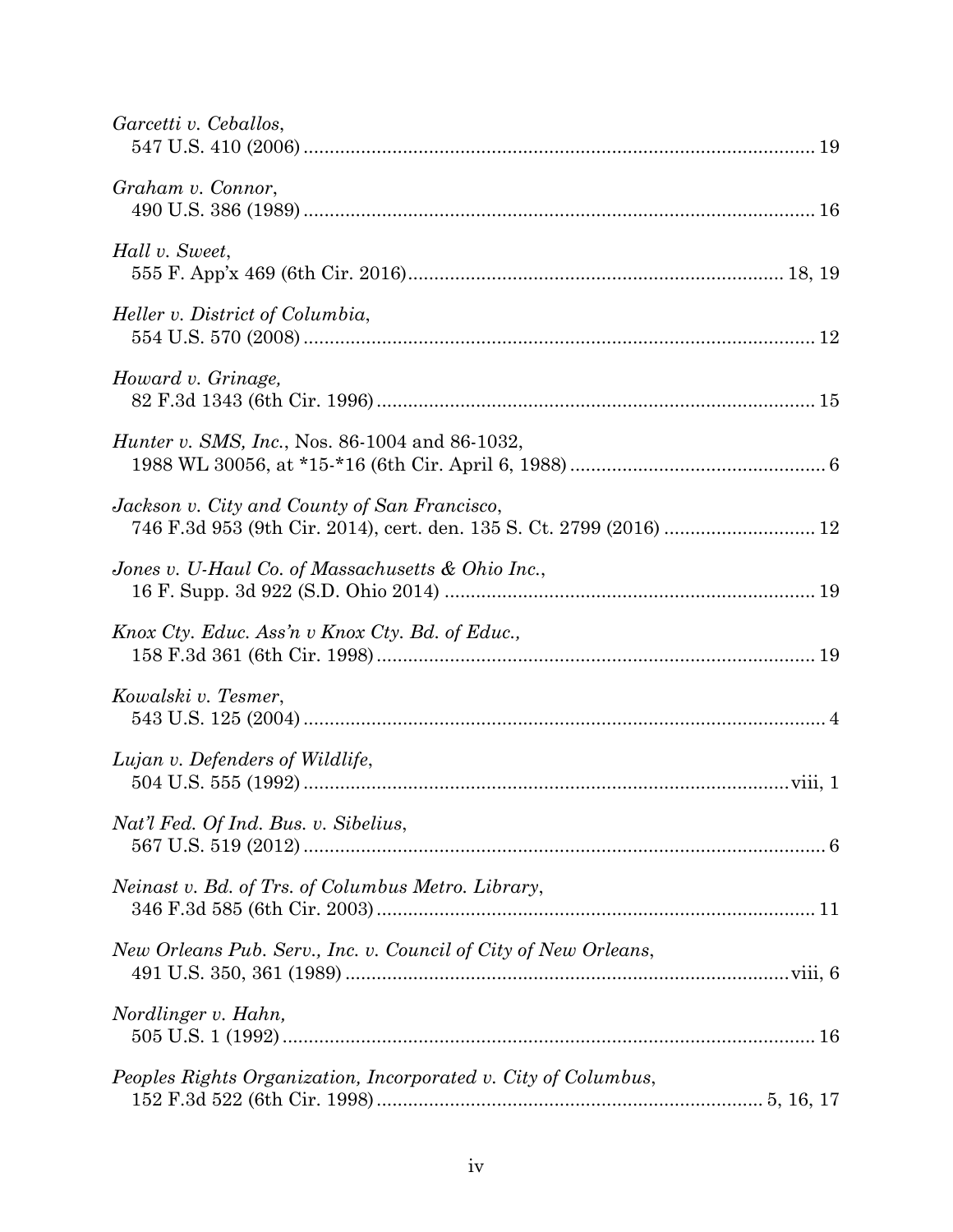| Pierce v. Society of Sisters,                                                                     |
|---------------------------------------------------------------------------------------------------|
| Prince v. Massachusetts,                                                                          |
| Renfro v. Cuyahgoa Cnty Dep't of Human Servs.,                                                    |
| Romer v. Evans,                                                                                   |
| Sherrad v. Owens,<br>484 F. Supp. 728 (W.D. Mich. 1980), aff'd., 644 F.2d 542 (6th Cir. 1981)  13 |
| Smith v. Org. of Foster Families for Equality and Reform,                                         |
| St. Francis College v. Al-Khazraji,                                                               |
| Tennessee Republican Party v. Securities and Exchange Commission,                                 |
| Tennessee Secondary Sch. Athletic Ass'n v. Brentwood Acad.,                                       |
| Troxel v. Granville,                                                                              |
| Tyler v. Hillsdale County Sheriff's Dep't,                                                        |
| U.S. v. Greeno,                                                                                   |
| United States v. Layne,                                                                           |
| Village of Arlington Heights v. Metropolitan Housing Development<br>Corporation,                  |
| Warth v. Seldin,                                                                                  |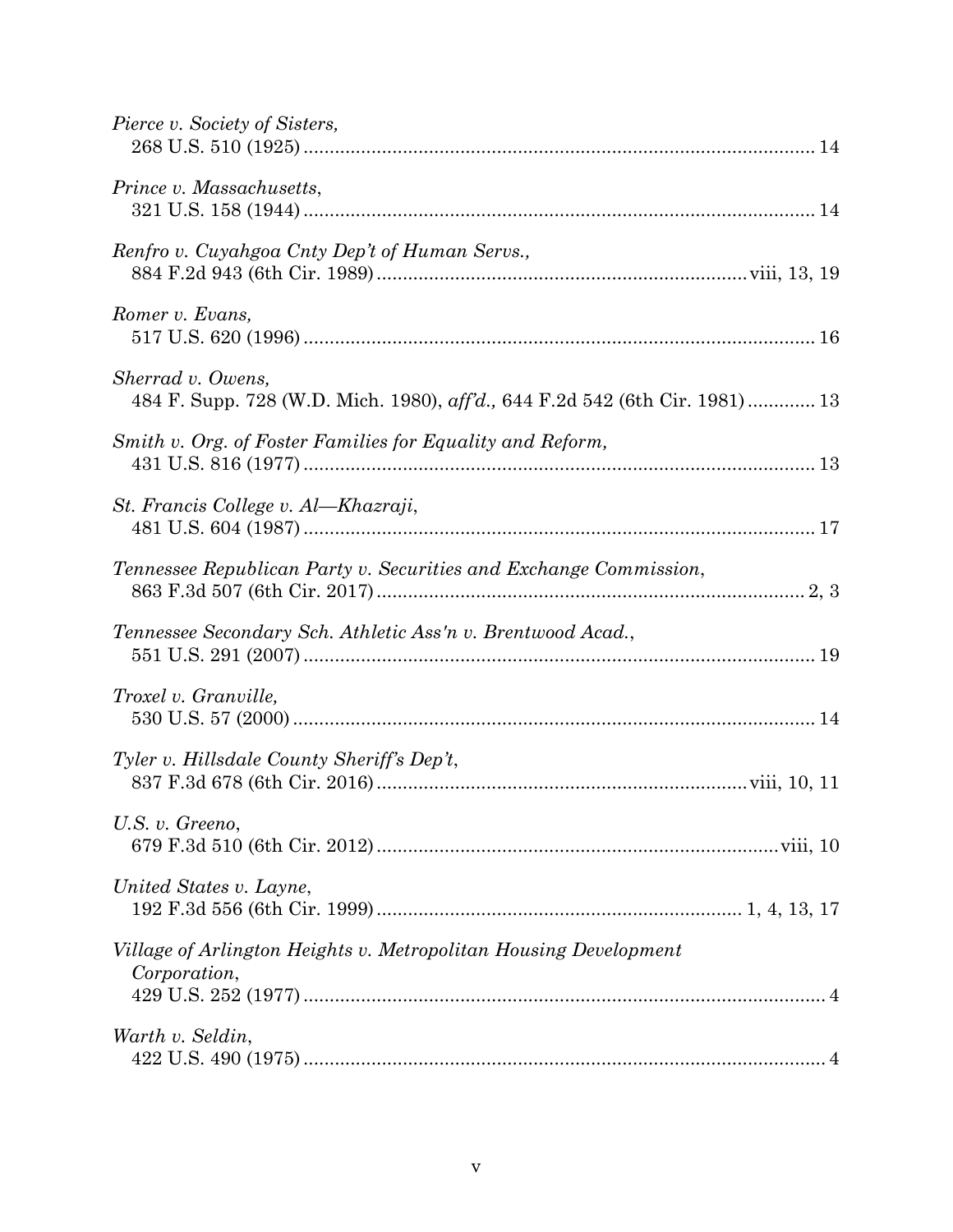# **Statutes**

# Rules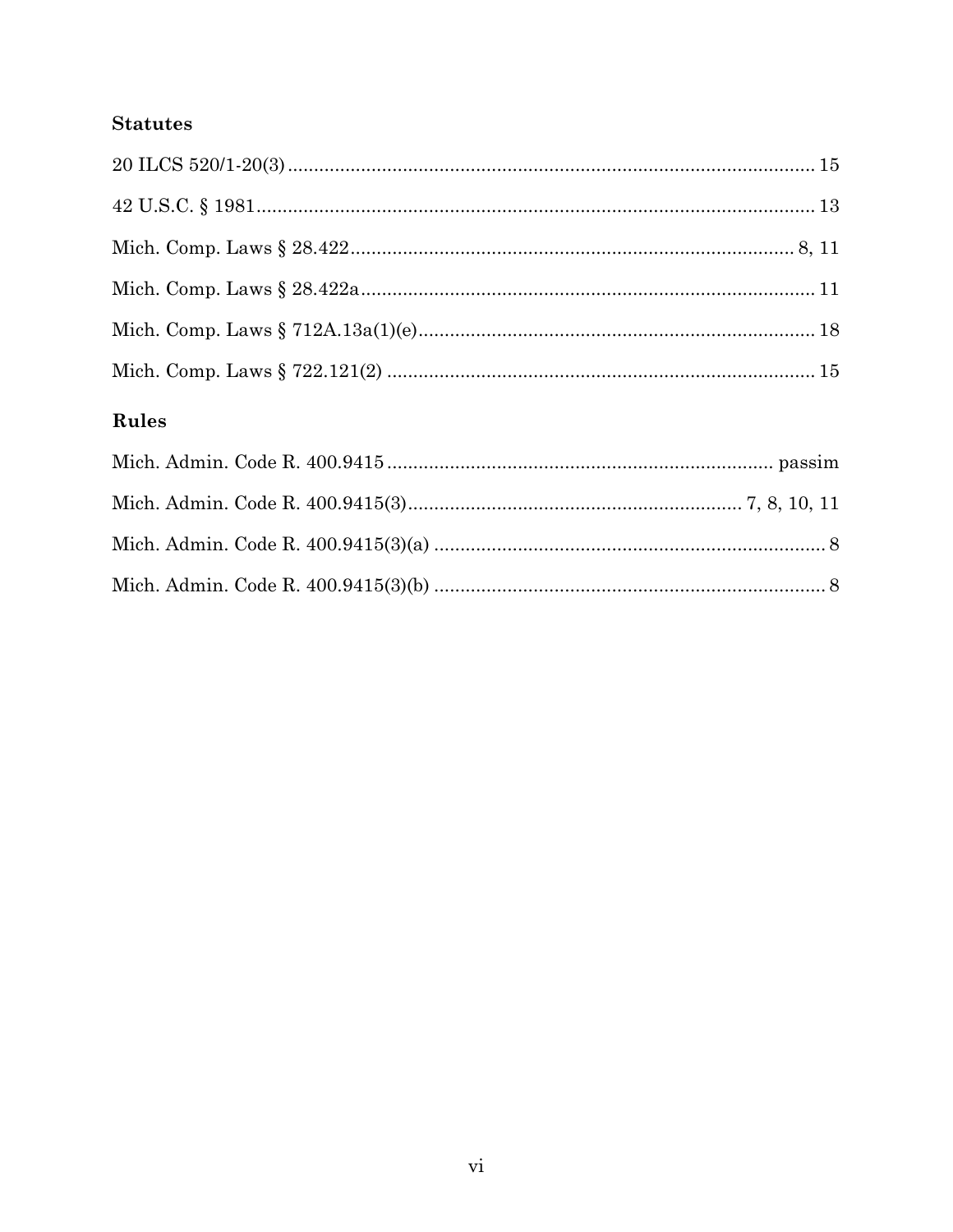# **CONCISE STATEMENT OF ISSUES PRESENTED**

- 1. Plaintiffs failed to establish standing and their claims are unripe.
- 2. This Court should abstain from exercising jurisdiction.
- 3. Plaintiffs failed to state claims under the Second and Fourteenth Amendments.

# **CONTROLLING OR MOST APPROPRIATE AUTHORITY**

*Authority*: *Lujan v. Defenders of Wildlife*, 504 U.S. 555, 560-61 (1992); *Friends of the Earth, Inc. v. Laidlaw Envtl. Servs., Inc.,* 528 U.S. 167, 189 (2000); *Amway Glob. v. Woodward*, 744 F. Supp. 2d 657, 669 (E.D. Mich. 2010); *New Orleans Pub. Serv., Inc. v. Council of City of New Orleans*, 491 U.S. 350, 361–62 (1989); *Chrysler Corp. v. Comm'r of Internal Revenue*, 436 F.3d 644, 654-55 (6th Cir. 2006); *U.S. v. Greeno*, 679 F.3d 510, 518 (6th Cir. 2012); *Tyler v. Hillsdale County Sheriff's Dep't*, 837 F.3d 678, 685 (6th Cir. 2016); *Renfro v. Cuyahgoa Cnty Dep't of Human Servs.,* 884 F.2d 943, 944 (6th Cir. 1989).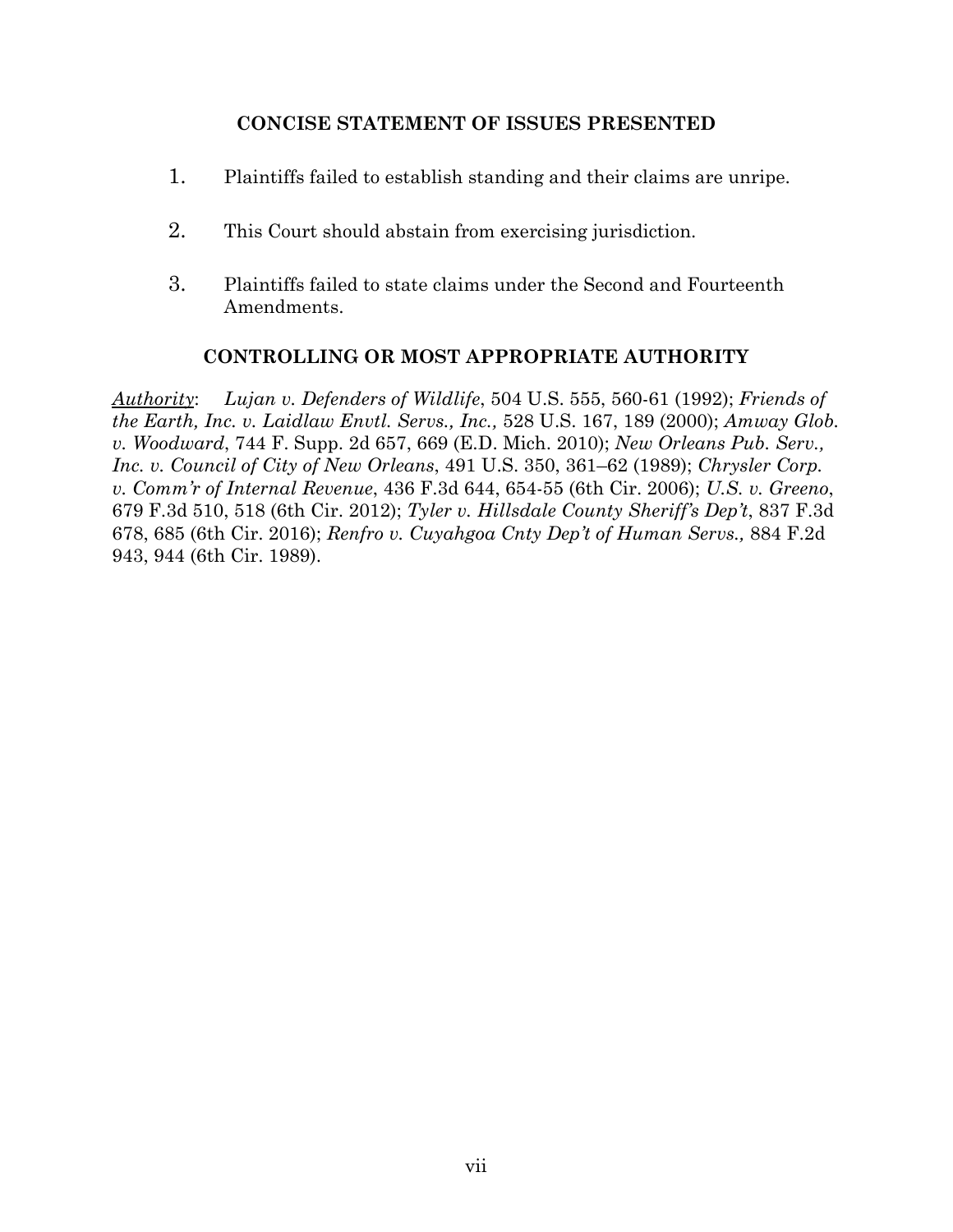#### **INTRODUCTION**

In their Response Brief, Plaintiffs fail to confront the case law, fail to apply applicable legal standards, and fail to address the plain language of the administrative rule at issue, Mich. Admin. Code R. 400.9415. In place of a reasoned analysis of the law as applied to the allegations in the Complaint, Plaintiffs substitute their own misinterpretation of R. 400.9415, hyperbole and speculation. They also interject allegations not contained in their Complaint.<sup>1</sup> Individually, these failures should result in dismissal. Collectively, they show Plaintiffs claims to be devoid of arguable merit and sink the claims made in their Complaint.

#### **ARGUMENT**

## **I. The individual Plaintiffs failed to establish – or even address – standing under** *Lujan***.**

Plaintiffs fail to adequately address standing. As explained in Defendant's Brief in Support of Motion to Dismiss, the three-part test for standing, set forth in *Lujan v. Defenders of Wildlife*, 504 U.S. 555, 560-61 (1992), controls here. (Def. Br. Supp. Mot. Dismiss, Doc. 8, Pg. ID 44-49.) Plaintiffs not only failed to establish standing under *Lujan*, they failed to discuss *Lujan* at all, instead resorting to unsupported assertions as shown below, which constitutes a waiver or concession of these issues. *Amway Glob. v. Woodward*, 744 F. Supp. 2d 657, 669 (E.D. Mich. 2010); *United States v. Layne*, 192 F.3d 556, 566–67 (6th Cir. 1999).

 $\overline{a}$ 

<sup>1</sup> For instance, they accurately note that the Johnsons were approved for a foster license, but the Complaint is bereft of any such allegations. (Pl. Resp., Doc. 29, at Pg. ID 606, 642.)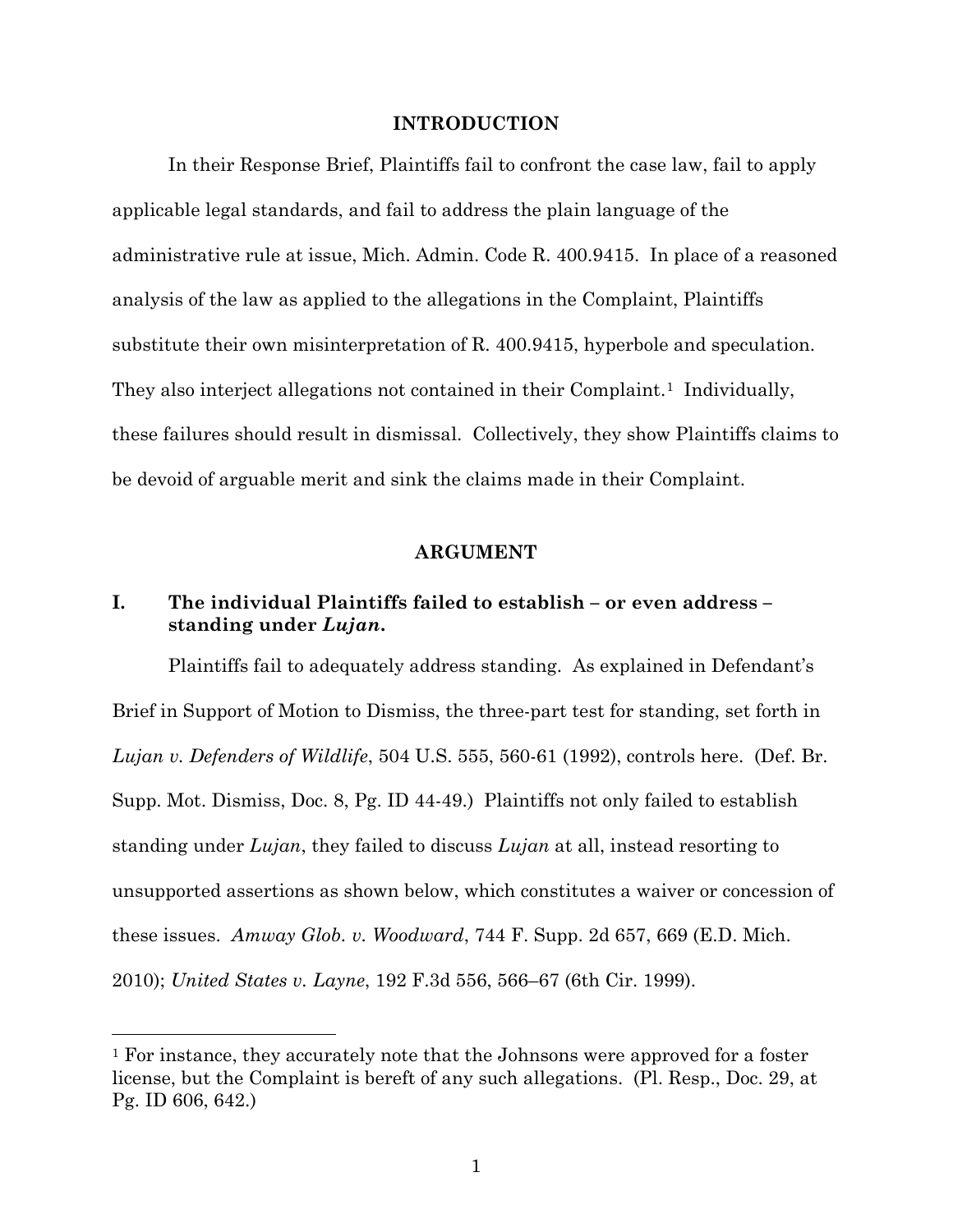As set forth in Defendant's Motion and Brief, Plaintiffs' personal interest in the litigation must exist both at the commencement of the suit and throughout the suit. *Friends of the Earth, Inc. v. Laidlaw Envtl. Servs., Inc.,* 528 U.S. 167, 189 (2000). (Def. Br. Supp. Mot. Dismiss, Doc. 8, Pg. ID 44.) In the instant case, Plaintiffs' original allegations set forth in the Complaint failed to establish a personal interest or redressable harm because the Department had not taken adverse action on their foster license application. Thus, in their Response Brief, the Johnsons assert a new basis for standing based on their receipt of a foster license, which the Department approved on October 23, 2017. (Pl. Resp., Doc. 29, at Pg. ID 612, 642.) This, however, is not alleged in the Complaint and, even if it were, confirms that the Department has not taken adverse action against the Johnsons, and that they have suffered no harm giving rise to Article III standing.

# **II. The Second Amendment Foundation failed to establish organizational standing.**

Plaintiffs' reliance on *Tennessee Republican Party v. Securities and Exchange Commission*, 863 F.3d 507, 520 (6th Cir. 2017) to assert organization standing is misplaced. In *Tennessee Republican Party*, the Court discussed and applied the test for organizational standing. First, an organization must show it has suffered "a direct injury to the association." *Id*. at 520. In addition, an organization must show a member would have independent standing to sue, the interests asserted relate to the purpose of the organization, and the claim and relief requested do not require the participation of individual members of the organization in the lawsuit. *Id*. The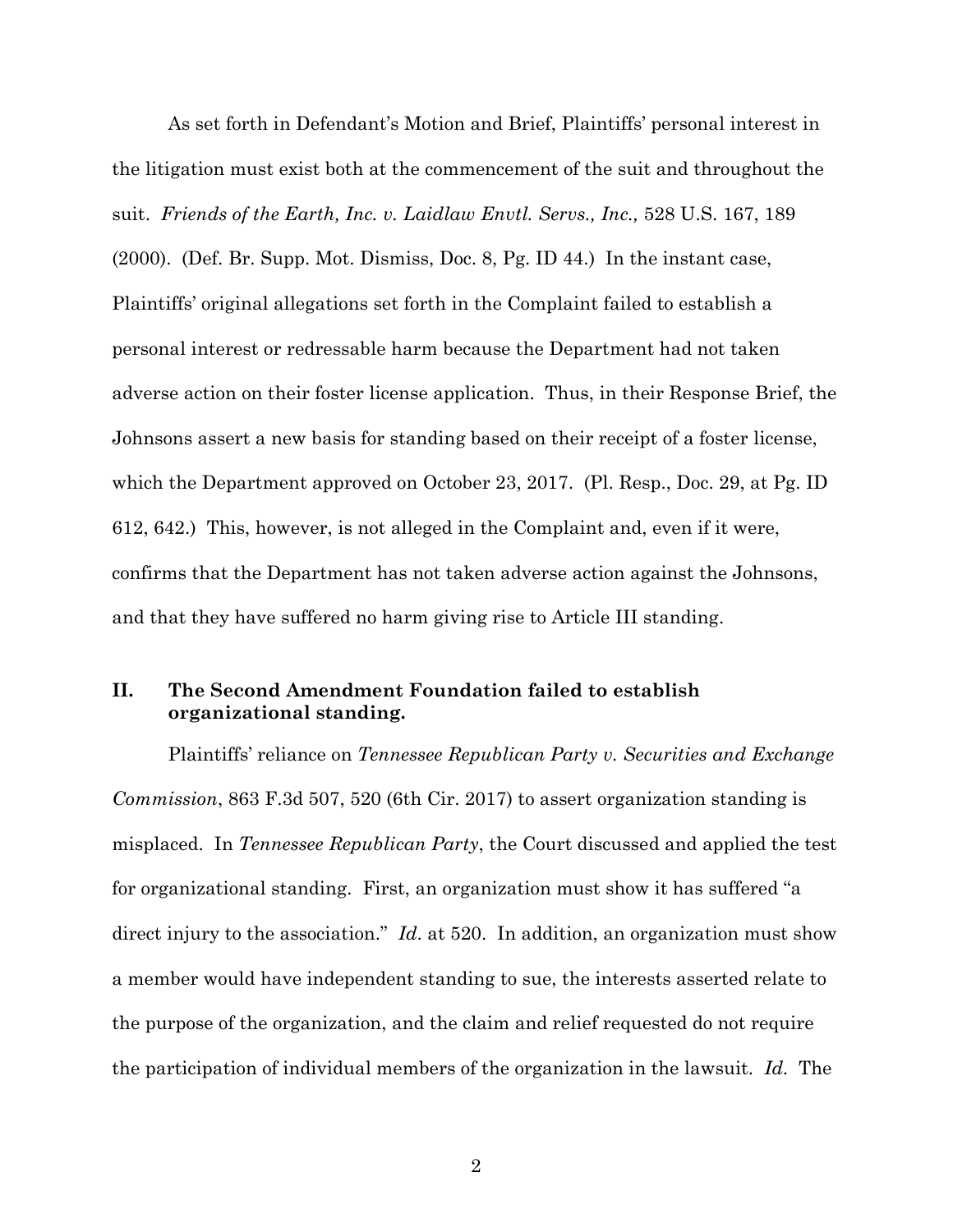organization must establish that at least one member has suffered an injury and it must identify that member. *Id*. In *Tennessee Republican Party*, the Sixth Circuit held that the organization lacked standing because it was unable to identify any members who suffered an injury. *Id*. at 520.

Plaintiffs, however, cannot satisfy the organizational standing test. Most notably, Plaintiffs failed to demonstrate, or even allege, that the Second Amendment Foundation (SAF) has suffered any direct injury. And, although Plaintiffs identify the Masons and Johnsons as members, as shown in Defendant's Brief in Support of Motion to Dismiss, Doc.8, Pg. ID 44-50, the individual Plaintiffs also lack standing because they have suffered no redressable harm. Because Plaintiffs failed to satisfy each organizational standing requirement, their claims must be dismissed.

Plaintiffs also assert that SAF has standing in this case based on its participation in other cases. (Pl. Resp., Doc. 29, at Pg. ID 614.) They do not, however, show how participating in those cases satisfies Article III standing requirements in this case. Nor do they demonstrate that standing was raised and decided in those other cases.

In addition, Plaintiffs claim that "the challenge to MDHHS policies do not require individual participation." (Pl. Resp., Doc. 29, at Pg. ID 614.) Contrary to their statement, Plaintiffs challenge an administrative rule, not a policy. And Plaintiffs cite no authority and make no argument to support this claim. In any case, parties are always required to have standing.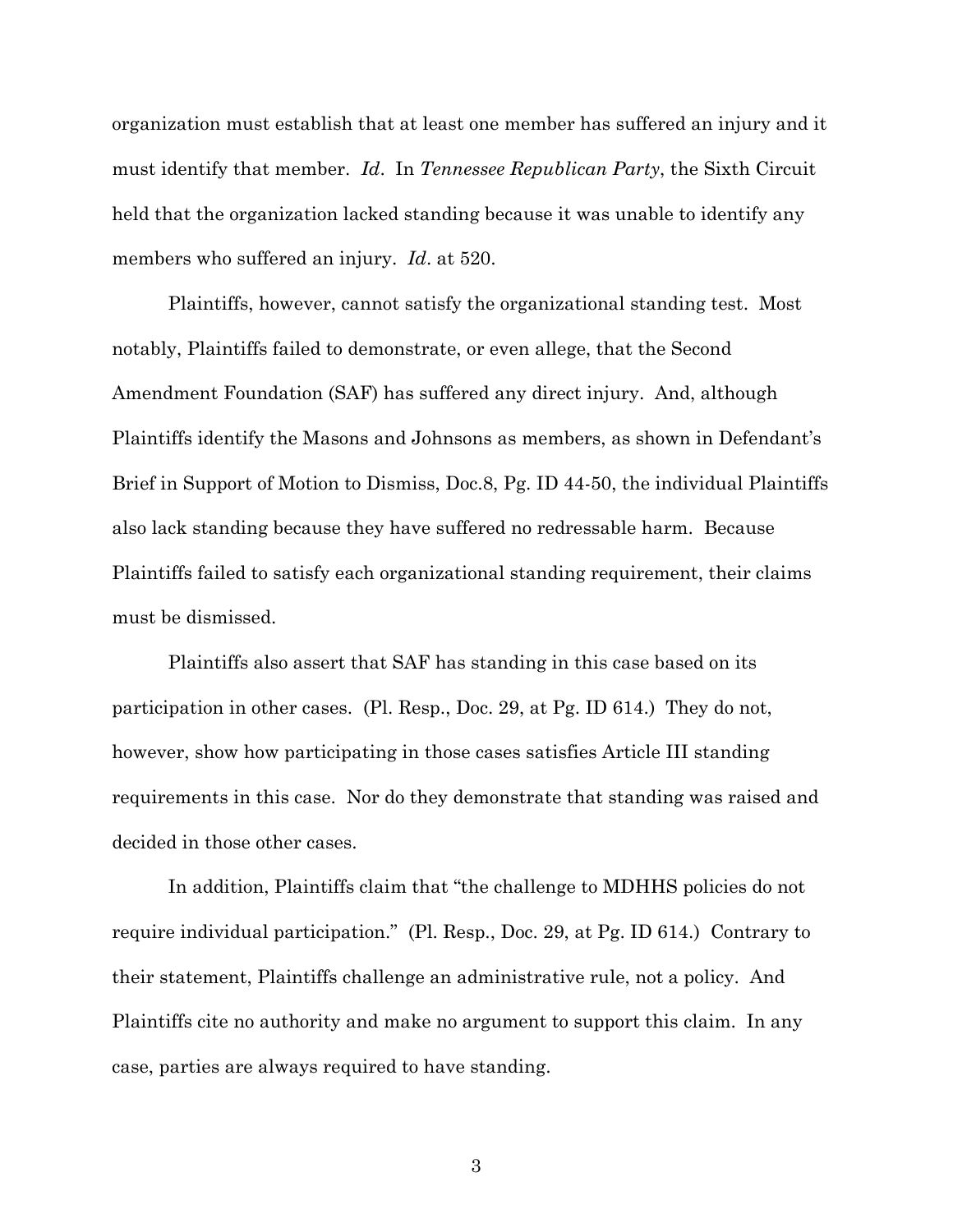Plaintiffs further claim that "once one Plaintiff has standing, jurisdiction is secure and further inquiry into standing is unnecessary," citing to *Village of Arlington Heights v. Metropolitan Housing Development Corporation*, 429 U.S. 252, 263-64 (1977). (Pl. Resp., Doc. 29, at Pg. ID 614.) But *Arlington Heights* contains no such holding. Instead, it found organizational standing because, unlike the present case, an individual member of the organization had standing. *Arlington Heights*, 429 U.S. at 264. And it is well-established that a party must maintain standing throughout a lawsuit. *Friends of the Earth*, 528 U.S. at 189.

In his Motion, Defendant argued that Plaintiffs cannot "allege standing based on a facial or an as-applied challenge." (Def. Br. Supp. Mot. Dismiss, Doc. 8, Pg. ID 47-48.) Plaintiffs failed to refute Defendant's argument, responding instead that facial challenges in the Second Amendment context are proper. (Pl. Resp., Doc. 29, at Pg. ID 614-615.) Plaintiffs ignored the actual issue and supporting case law, showing that they cannot establish standing based on a facial challenge and effectively conceding their inability to refute it. *Amway Glob.*, 744 F. Supp. 2d at 669; *Layne*, 192 F.3d 566–67.

Plaintiffs do not defend their assertion of the rights of "foster and adoptive parents, and would-be foster and adoptive parents." (Doc. 1, Cplt., ¶¶ 28, 30 and 32, Pg. ID 8-9.) As argued in Defendant's principal Brief, Plaintiffs lack standing to assert the alleged rights of other individuals. (Def. Br. Supp. Mot. Dismiss, Doc. 8, Pg. ID 49-50, citing *Kowalski v. Tesmer*, 543 U.S. 125, 129 (2004) and *Warth v. Seldin*, 422 U.S. 490, 499-502 (1975).)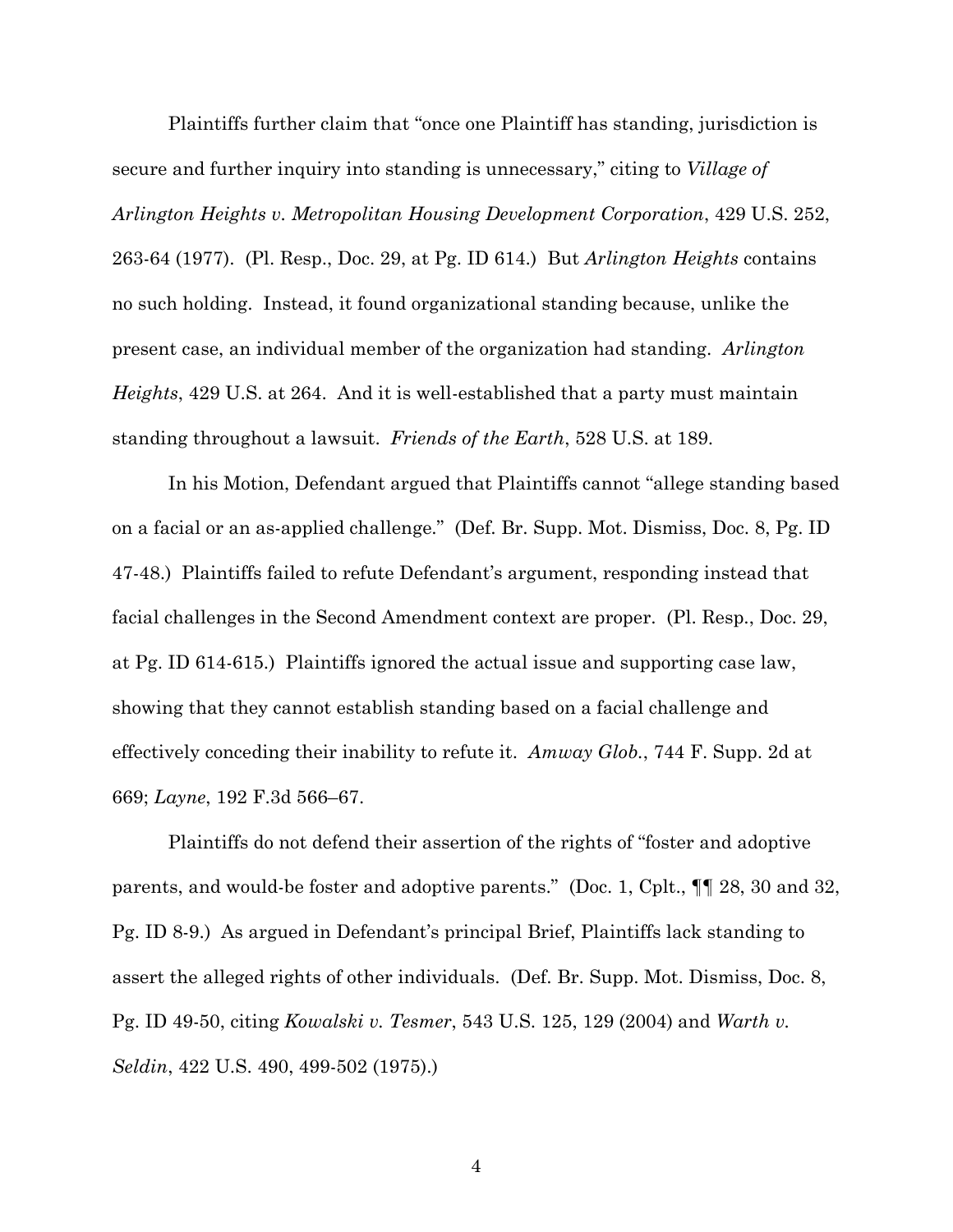#### **III. This case is not ripe for adjudication.**

As described in Defendant's Motion and Brief, at the time they filed the Complaint, the Johnsons had not yet completed the foster care licensing process, and the Masons never applied for a license. Lacking imminent injury or hardship, their claims are unripe. (Def. Br. Supp. Mot. Dismiss, Doc. 8, Pg. ID 50-52.) Now that the Johnsons' foster case application has been approved, they cannot show speculative harm, let alone imminent harm or hardship. The Masons, still having no pending application, cannot demonstrate even speculative harm.

And Plaintiffs failed to address the case law cited by Defendant, other than *Enhance, Inc. v. Snyder*, No. 16-11854, (E.D. Mich. June 13, 2017), Doc. 9-13, Pg. ID 322, which they misapply. In *Enhance*, the Court dismissed the plaintiffs' claims that potential enforcement of the Adult Foster Care Licensing Act violated their constitutional and statutory rights because the defendant had taken no adverse action. Contrary to Plaintiffs' assertions, the court did not find the defendant's policy speculative; rather, it found speculative the plaintiffs' claim that the defendant would apply the policy to them. In the present case, R. 400.9415(3) did not prevent the Johnsons from being approved for a foster license.

Plaintiffs mistakenly rely on *Peoples Rights Organization, Incorporated v. City of Columbus*, 152 F.3d 522, 527 (6th Cir. 1998). That challenge was preenforcement, meaning that the ordinance at issue was challenged before it took effect. *Id*. at 529. Plaintiffs seem to interpret "pre-enforcement" as meaning "before the government applies the rule to us," rendering their analysis erroneous and irrelevant. The reason this action is unripe is because Defendant has taken no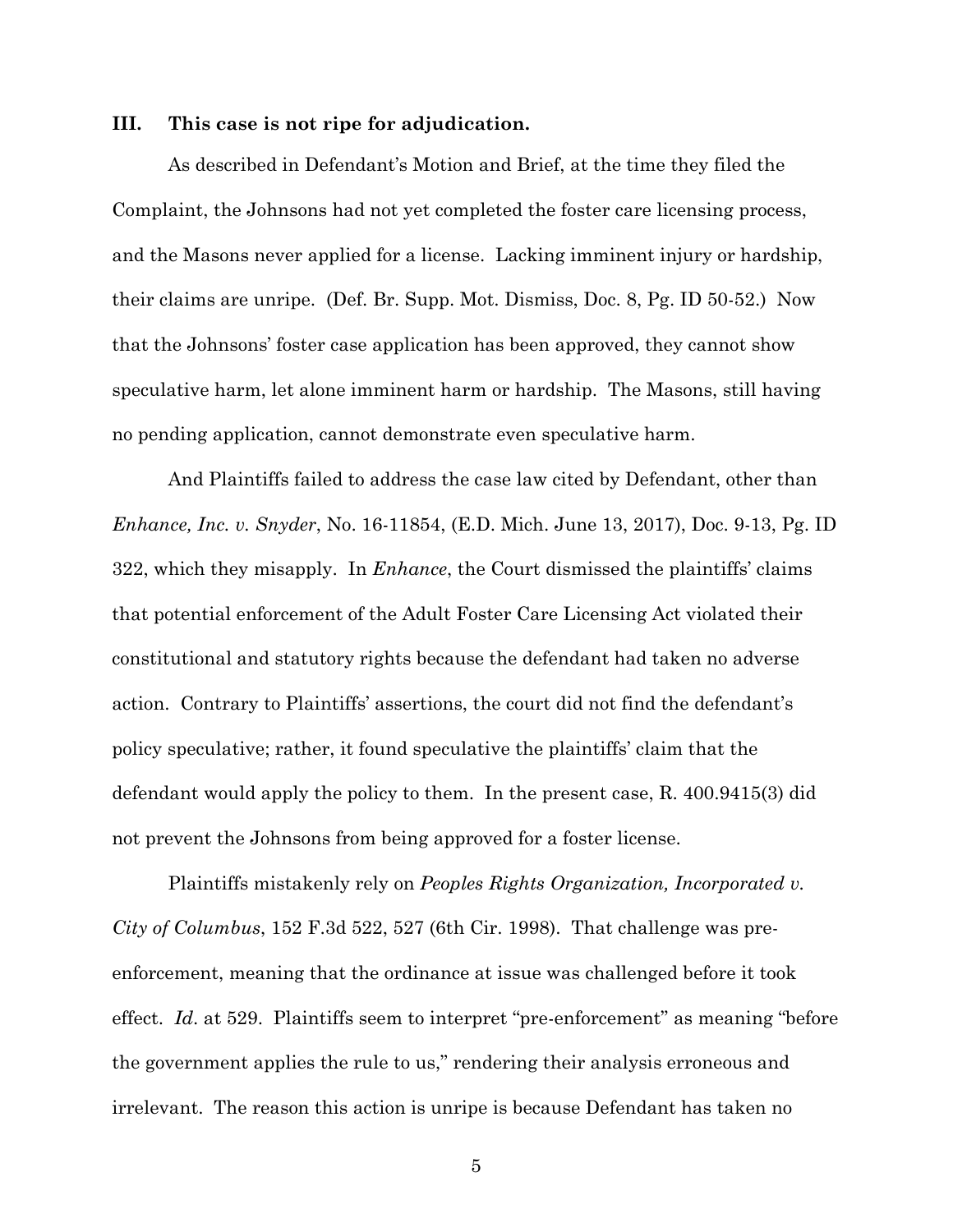adverse foster care licensing action against Plaintiffs. Quite the contrary – it granted the Johnsons application for a foster license. And the Department cannot take adverse action against the Masons or SAF – the former have not applied for a foster license and the latter, as an organization, cannot apply for a foster license.

Furthermore, the court discussed the standard for ripeness, stating that a plaintiff "must demonstrate actual present harm or a significant possibility of future harm to demonstrate pre-enforcement relief." *Id*. at 527. Plaintiffs fail to even establish speculative harm. Accordingly, their claims are unripe.

#### **IV. This Court should abstain from exercising jurisdiction.**

Regardless of Plaintiffs' denials, their challenge to a foster care rule effectively involves an area of comprehensive and complex state law. *Burford*<sup>2</sup> abstention thus applies to prevent entanglement between federal courts and state law. *New Orleans Pub. Serv., Inc. v. Council of City of New Orleans*, 491 U.S. 350, 361–62 (1989); *Hunter v. SMS, Inc.*, Nos. 86-1004 and 86-1032, 1988 WL 30056, at \*15-\*16 (6th Cir. April 6, 1988), Ex. 1. Plaintiffs also ignore that courts are wary of violating principles of state sovereignty. *Nat'l Fed. Of Ind. Bus. v. Sibelius*, 567 U.S. 519, 575-589 (2012).

Furthermore, pending legislation<sup>3</sup> on this precise issue not only may moot this case, but also demonstrates that Michigan is capable of addressing the

 $\overline{a}$ 

<sup>2</sup> *Burford v. Sun Oil*, 319 U.S. 315, 317-18 (1943).

<sup>3</sup> Contrary to Plaintiffs' needless speculation, there is no evidence to suggest that the Legislature would retract SB 527 and HB 4955 if this case is dismissed. (Pl. Resp., Doc. 29, at Pg. ID 630.)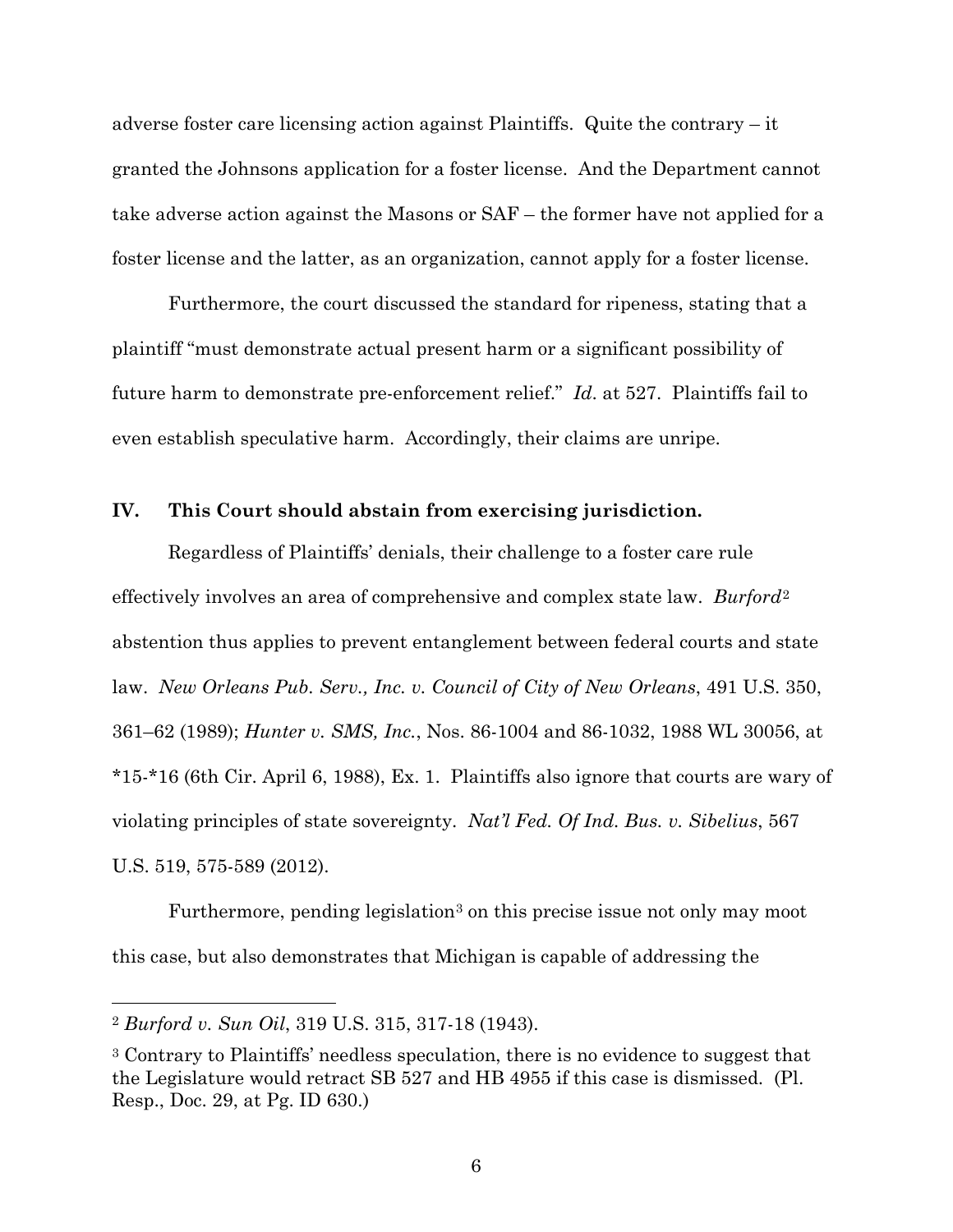intersection of firearms and foster homes without federal court involvement. (SB 527, Doc. 9-17, Pg. ID 360; HB 4955, Doc. 9-18, Pg. ID 364.) At the very least, this case should be held in abeyance pending the outcome of the legislative process.

# **V. Plaintiffs failed to state claims under the Second and Fourteenth Amendments.**

In response to Defendant's argument that Plaintiffs failed to state claims under the Second and Fourteenth Amendment, Plaintiffs fail to analyze the plain language of the administrative rule at issue, instead proposing a meaning not at all supported by the actual language of the rule. In addition, their Fourteenth Amendment argument fails to clearly distinguish between their Equal Protection and Due Process claims, fails to address the arguments raised in Defendant's Brief, and has no support in the case law.

### **A. Plaintiffs' Second Amendment Argument fails to address the language of the administrative rule, fails to apply the correct test, and fails to analyze the relevant case law.**

### **1. Plaintiffs fail to apply the plain language of Rule 400.9415(3).**

Where a rule or statue is at issue, the starting place is the plain language of the rule or statute itself. *Chrysler Corp. v. Comm'r of Internal Revenue*, 436 F.3d 644, 654-55 (6th Cir. 2006); *Bowles v. Seminole Rock & Sand Co.*, 325 U.S. 410 414 (1945). Despite this cardinal rule, Plaintiffs fail to discuss the language of R. 400.9415(3) and fail to apply long-established rules of statutory interpretation. Instead, Plaintiffs substitute their own inaccurate and unsupported beliefs about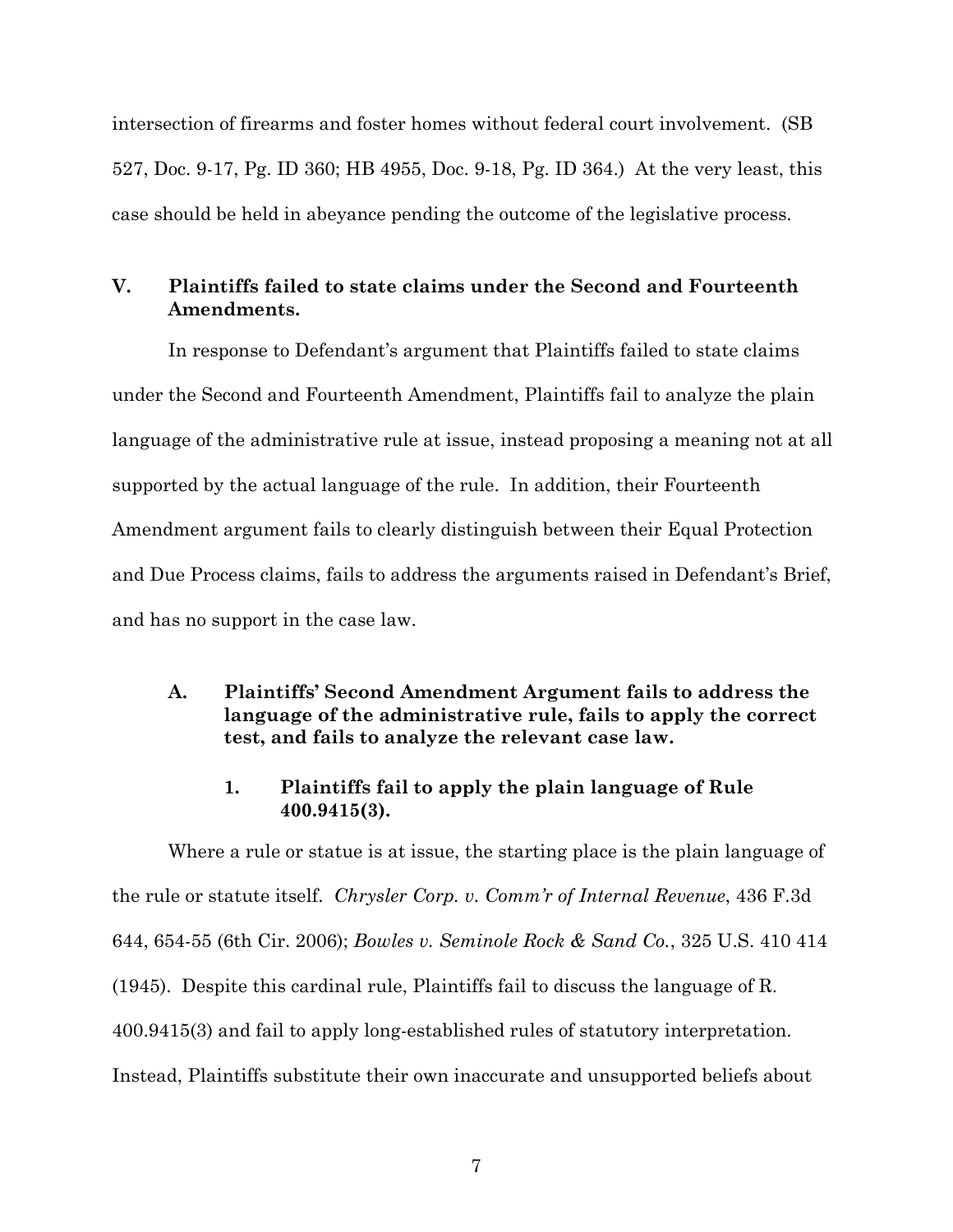the effect of R. 400.9415(3), claiming it prevents them altogether from defending themselves or their homes.

This claim has no merit. As discussed in Defendant's principal Brief, the plain language of R. 400.9415 provides that, in a licensed foster home, firearms must be stored in a locked metal or solid wood gun safe. Rule 400.9415(3)(a). Alternatively, firearms may be stored outside of a safe if they are unloaded and have trigger locks. *Id*. at § (3)(b). Ammunition must be stored in a separate, locked location. *Id*. at § (3)(c). Handguns must comport with Michigan's registration requirements. *Id*. at § (3)(d); Mich. Comp. Laws §§ 28.422; 28.422a. Nothing in the language of Rule 400.9415(3) prevents licensed foster parents from bearing operable firearms for any purpose. Instead, they must establish safe-storage practices for guns and ammunition when not in use or on the person.

Rather than confront actual language of the rule, Plaintiffs cite to research on this issue, asserting this was raised "[i]n Defendant's Motion and in the Defendant's *amicus* briefs." (Pl. Resp., Doc. 29, at Pg. ID 623.) But there is no mention of *any* such research in Defendant's Motion or the supporting Brief. And "Defendant" filed no amicus briefs. Instead, *third parties* filed *motions* asking for leave of the Court to file amicus briefs, attaching proposed briefs as exhibits. They were not *Defendant's* briefs. And the briefs themselves are not before the Court because the Court has not yet ruled on the amicus parties' motions.

This Court need not consider the research cited by Plaintiffs to decide whether their claims should be dismissed. Defendant challenges the Complaint,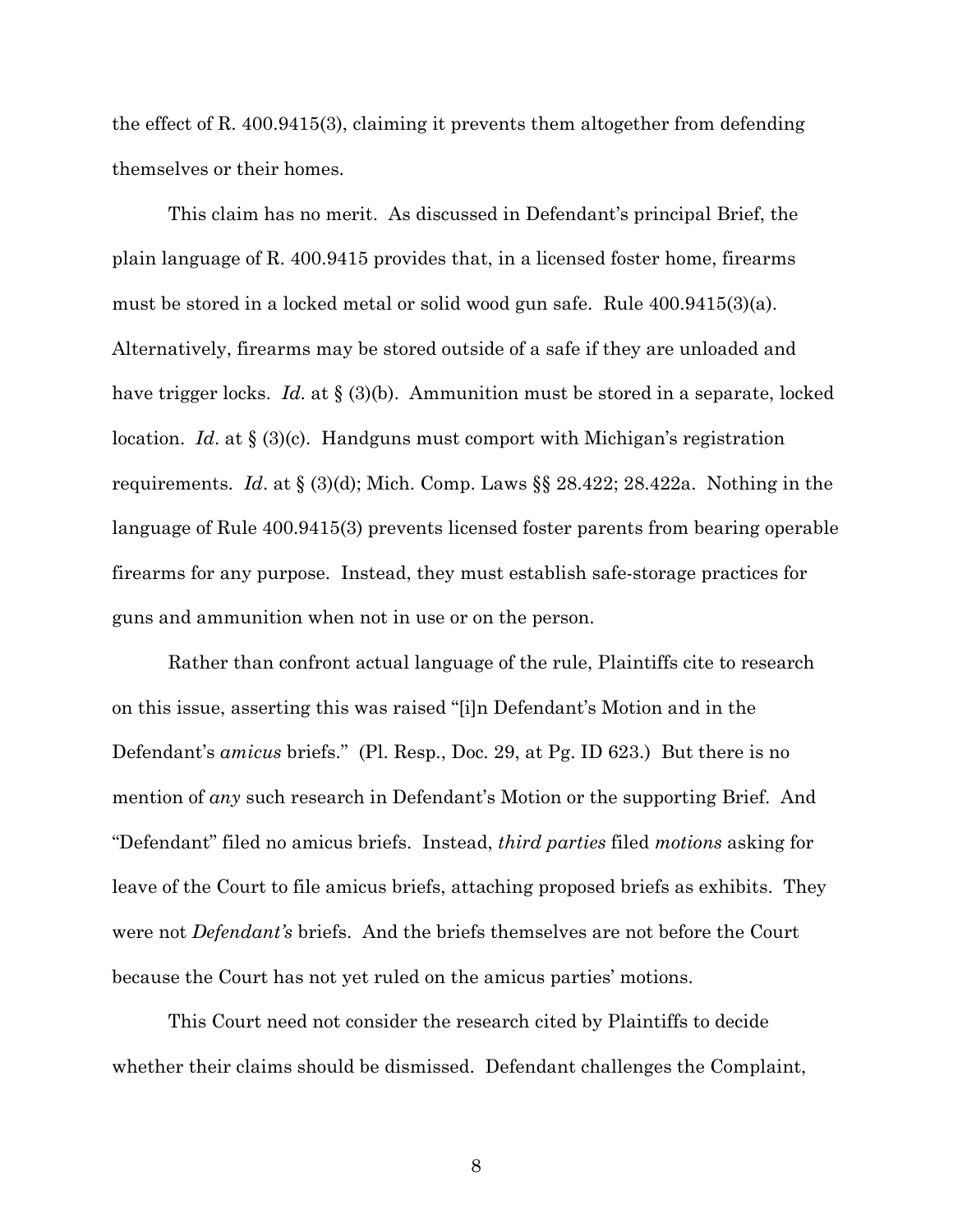which does not reference the articles cited by Plaintiffs, and Plaintiffs' standing to bring their claims. Defendant's Motion presents legal issues; considering matters outside the Complaint is unnecessary because further fact development will not support Plaintiffs' claims.

#### **2. Plaintiffs apply the wrong legal test.**

Plaintiffs rely on a "two-step" test applied by the Seventh Circuit in *Ezell v. City of Chicago*, 651 F.3d 684 (7th Cir. 2011). Yet they fail to state or explain what that "two-step framework" is or how it applies to their claims. They similarly fail to explain why this Court should follow a Seventh Circuit case and fail to address the Sixth Circuit's case law cited by Defendant.

Moreover, *Ezell* is easily distinguishable. *Ezell* addressed Chicago's wideranging firearm ordinance, which banned handgun possession outside the home, banned long guns outside the home or in a place of business, limited the number of firearms individuals could keep in their homes and effectively banned gun firing ranges within the city limits. *Ezell*, 561 F.3d at 690-91. As explained in Defendant's principal brief and in this Reply, the safe storage requirements of R. 400.9415 are narrowly tailored and do not impinge on the Second Amendment. (Def. Br. Supp. Mot. Dismiss, Doc. 8, Pg. ID 54-69.)

Plaintiffs then allege that "[b]anning functional firearms from home use clearly implicates the Second Amendment." (Pl. Resp., Doc. 29, at Pg. ID 625.) But Rule 400.9415 does not do that. Even if it somehow did, Plaintiffs fail to explain how this satisfies *Ezell* or why this Court would apply Seventh Circuit precedent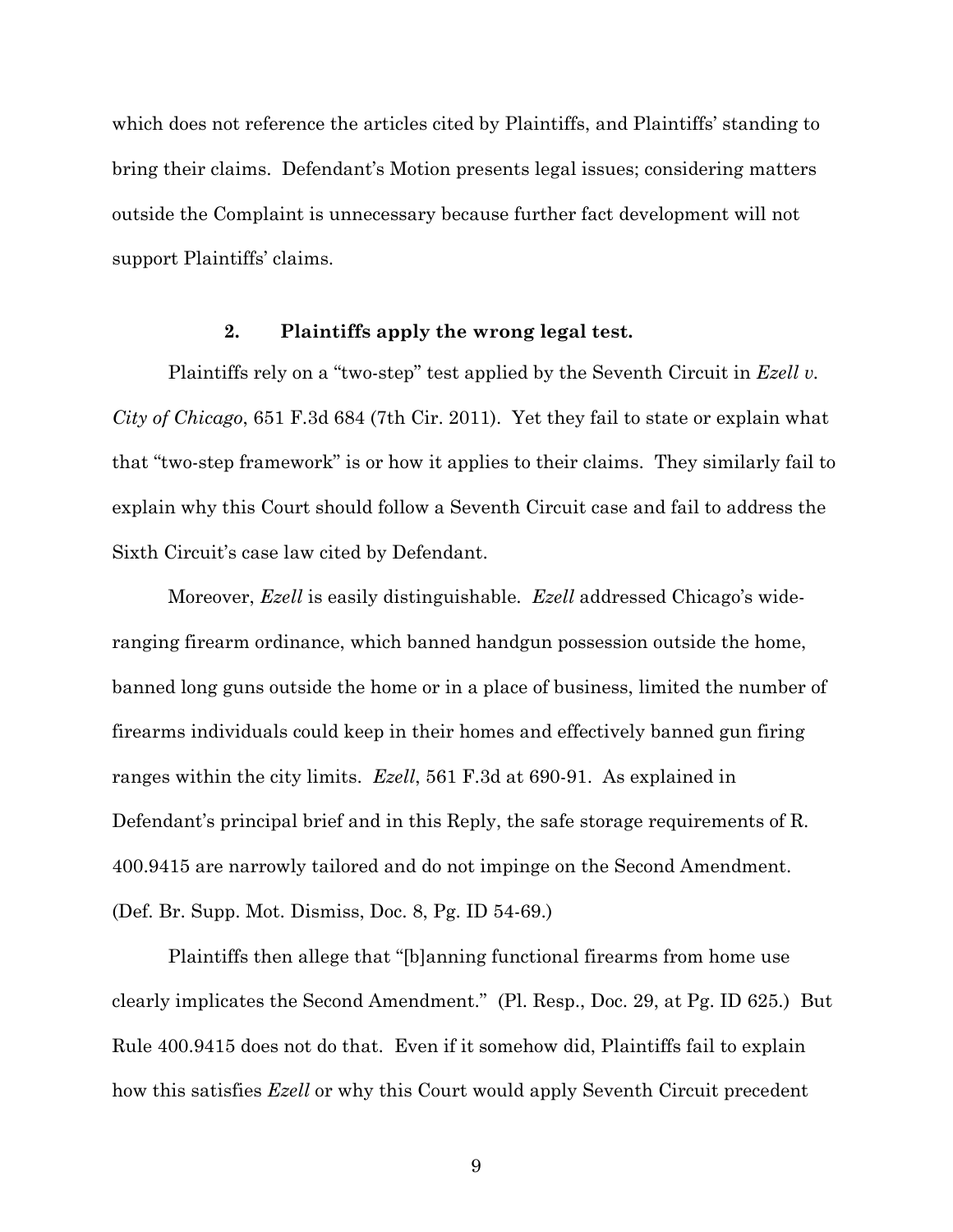over that of the Sixth Circuit. In essence, Plaintiffs do not argue that R. 400.9415(3) violates the Sixth Circuit's Second Amendment jurisprudence so much as they assert that their fictionalized version of the Rule fails to satisfy the Seventh Circuit's standards. Plaintiffs not only miss the target, they fail to even aim at the right one.

As established in Defendant's principal brief, Doc. 8, at Pg. ID 59-60, the Sixth Circuit, like most circuit courts, employs a two-part test to determine whether a firearm regulation violates the Second Amendment. *U.S. v. Greeno*, 679 F.3d 510, 518 (6th Cir. 2012); *Tyler v. Hillsdale Cnty. Sheriff's Dep't*, 837 F.3d 678, 685 (6th Cir. 2016). The first step determines whether the regulation impinges upon the Second Amendment. *Greeno*, 679 F.3d at 518; *Tyler*, 837 F.3d at 685. If it does not, then it passes muster and no further review is required. If the regulation does impinge on the Second Amendment, then the court applies the intermediate scrutiny test. *Tyler*, 837 F.3d at 693.

Plaintiffs fail to address or even cite *Greeno* or *Tyler*. Nor do they address the plethora of case law from other circuits on this point. Instead, they assert, without support, that strict scrutiny applies. (Pl. Resp., Doc. 29, at Pg. ID 625-626.) As established in Defendant's principal brief, R. 400.9415(3) does not impinge on the Second Amendment because its reasonable safe storage requirements do not prohibit firearms in a licensed foster home and do not prohibit licensed foster parents from bearing firearms. (Def. Br. Supp. Mot. Dismiss, Doc. 8, Pg. ID 55-63.)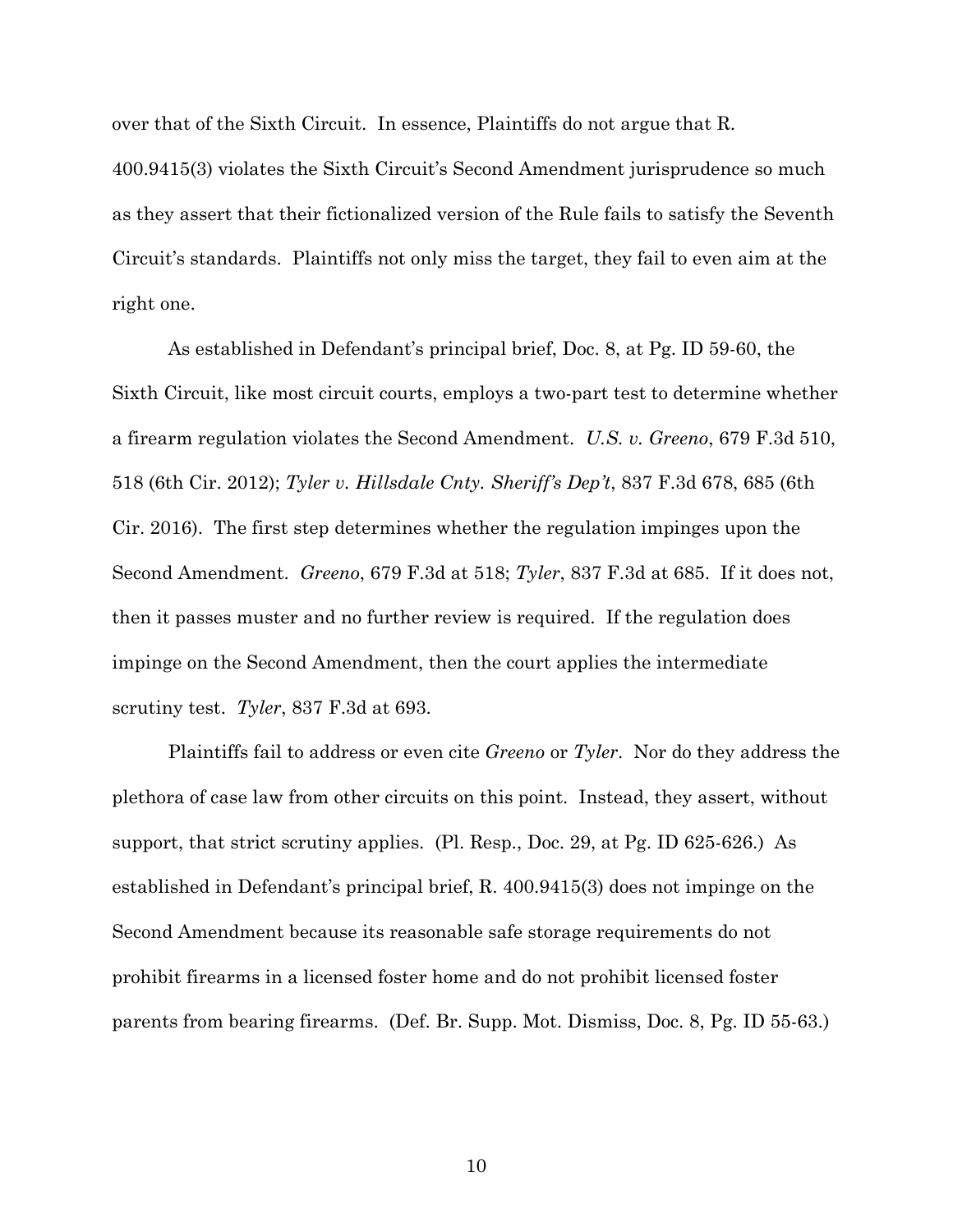Plaintiffs fail to refute this point, instead relying on their misinterpretation of R. 400.9415 rather than its actual language.

Even if R. 400.9415 does impinge on the Second Amendment, the intermediate scrutiny test applies and is satisfied by the language of the Rule. (Def. Br. Supp. Mot. Dismiss, Doc. 8, Pg. ID 63-69.) To satisfy intermediate scrutiny, the government's stated objective must: (1) be "significant, substantial, or important"; and (2) there must be "a reasonable fit between the challenged regulation and the asserted objective." *Tyler*, 837 F.3d at 693. Plaintiffs, however, fail to address this test, although they concede, by acknowledging that the Department has a compelling interest in the safety of children, that Defendant satisfies the first element.4 (Pl. Resp., Doc. 29, at Pg. ID 622, 626.)

The fit required by the second step need not be perfect or "'the single best disposition," so long as it is "in proportion to the interest served.'" *Tyler*, 837 F.3d at 693, citing *Neinast v. Bd. of Trs. of Columbus Metro. Library*, 346 F.3d 585, 594 (6th Cir. 2003). Rule 400.9415(3) satisfies the "reasonable fit" prong of the test because it only regulates storage of firearms and ammunition, and further requires handgun owners to show compliance with Michigan's handgun registration law. Mich. Comp. Laws §§ 28.422; 28.422a. It does not prevent firearm ownership or possession; it does not bar a licensed foster parent from actively bearing arms, or using them for self-defense or sporting purposes. The requirements are situational, limited to

 $\overline{a}$ 

<sup>4</sup> If Defendant's interest is compelling, it follows that it must be important.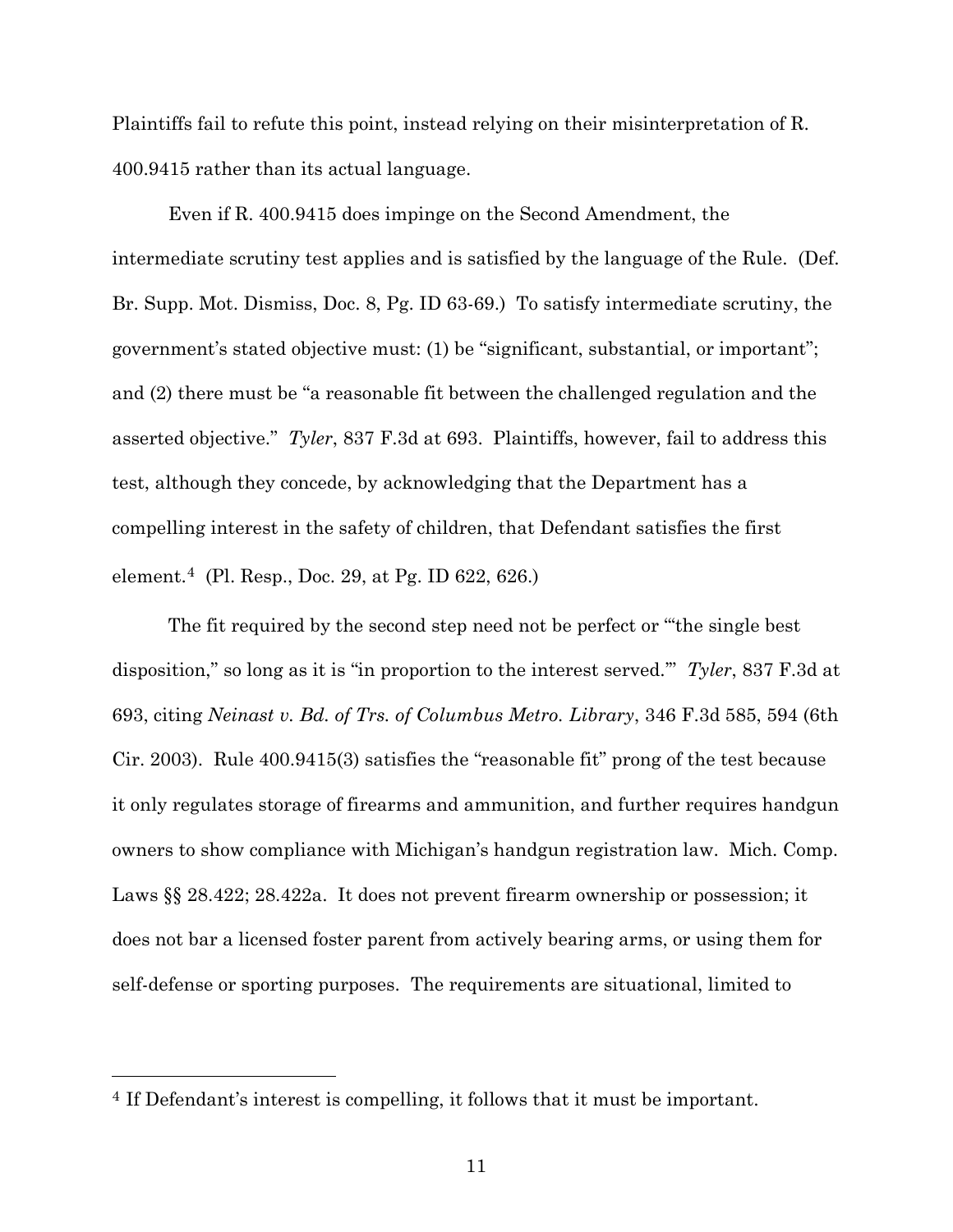licensed foster homes, rather than categorical, and are limited to storage and do not prohibit possession or use.

Courts have upheld far more sweeping storage requirements. *Jackson v. City and County of San Francisco*, 746 F.3d 953, 959, 966 (9th Cir. 2014), cert. den. 135 S. Ct. 2799 (2016) (upholding city ordinance prohibiting handguns in a residence unless stored in a locked container or disabled with a trigger lock or carried by an adult). Although Plaintiffs criticize *Jackson* as contravening *Heller v. District of Columbia*, 554 U.S. 570 (2008), Pl. Resp., Doc. 29, at Pg. ID 622, their criticism does not comport with the fact that *Jackson* was decided after *Heller* and the Supreme Court denied *certiorari*.

Finally, Defendants failed to respond to several arguments regarding the vagueness of their claims. (Def. Br. Supp. Mot. Dismiss, Doc. 8, Pg. ID 54-55, 71.) As shown above, Plaintiffs did not refute Defendant's argument that they cannot assert the rights of "would-be foster parents, adoptive parents and would-be adoptive parents." (Doc. 1, Cplt.,  $\P$   $\otimes$  28, 30 and 32, Pg. ID 8-9.)

In addition, Plaintiffs failed to defend their broad challenge of "all other Michigan statutory language," and fail to cite any Michigan statutory language that allegedly violates their rights. (Doc. 1, Cplt., ¶¶ 28, 30 and 32, Pg. ID 8-9, 11-12.) These allegations fail to satisfy federal pleading requirements and must be dismissed. *Ashcroft v. Iqbal,* 556 U.S. 662, 678-679 (2009); *Fernanders v. Mich. Dep't of Military & Veterans Affairs*, No. 12-11752, 2012 U.S. Dist. LEXIS 111872 at \*7 (E.D. Mich. Aug. 9, 2012), Doc. 9-2 and Pg. ID 223. Similarly, although Plaintiffs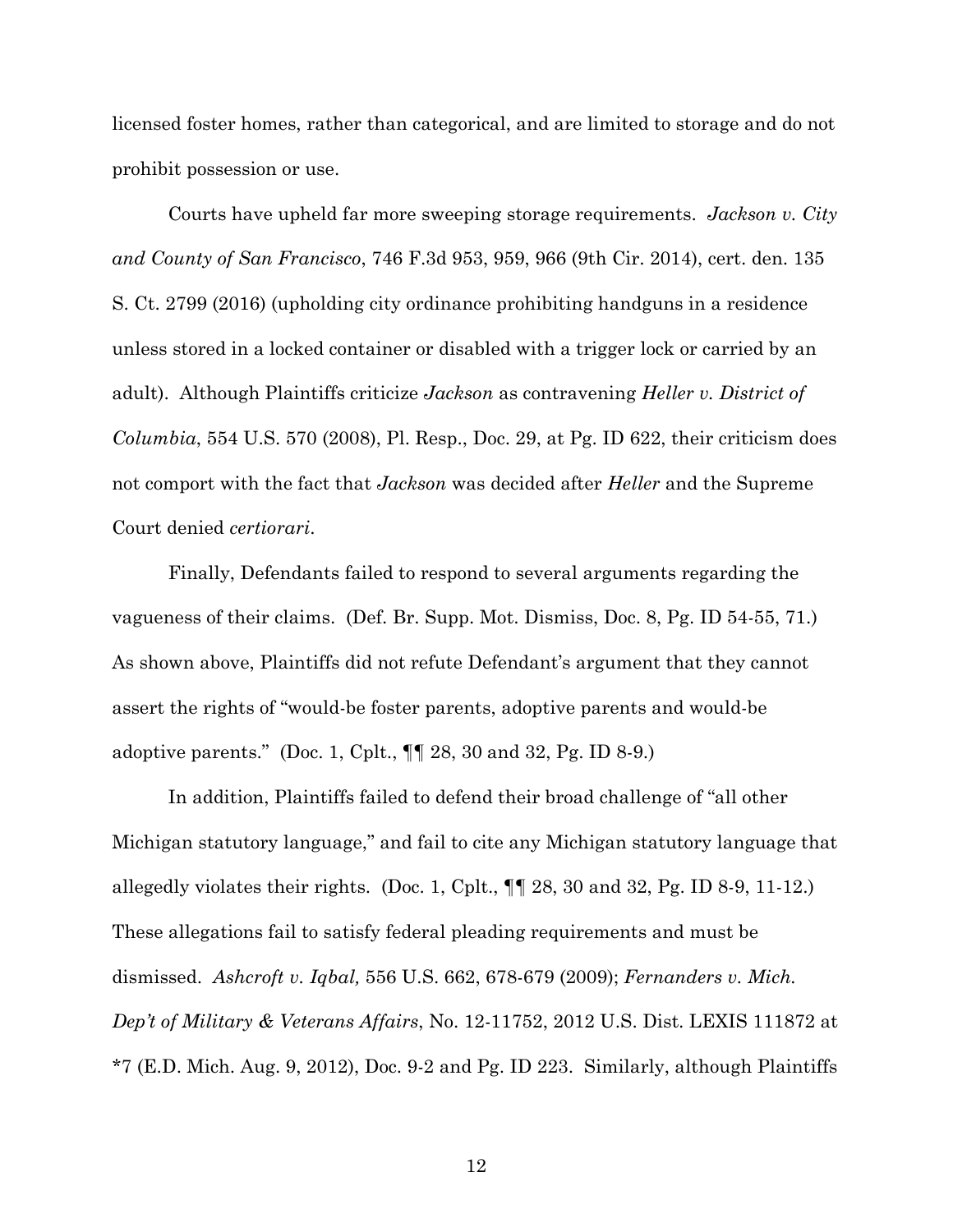purport to challenge the entirety of R. 400.9415, the nature of their challenge pertains solely to  $\S$  (3), which addresses firearms. They do not dispute this in their Response. Accordingly, this Court should find they have conceded or otherwise waived these issues. *Amway Glob.*, 744 F. Supp. 2d at 669; *Layne*, 192 F.3d 566–67.

**B. Plaintiffs failed to clearly distinguish between their Equal Protection and Due Process arguments, and failed to defend their 42 U.S.C. § 1981 claim.**

### **1. Plaintiffs failed to clearly articulate and defend their Due Process claims.**

Plaintiffs incorrectly assert that foster parents have fundamental Due Process rights. Historically, substantive Due Process rights have been applied to "marriage, family, procreation, and the right to bodily integrity," and the Supreme Court has been reluctant to expand those rights. *Albright v. Oliver,* 510 U.S. 266, 271-272 (1994). Courts have consistently held that substantive Due Process rights do not extend to the state-created foster relationships. See generally *Smith v. Org. of Foster Families for Equality and Reform,* 431 U.S. 816, 844-47 (1977). The Sixth Circuit has also concluded that foster relationships are only "a temporary arrangement created by state and contractual agreements," and have declined to hold they are a constitutionally protected right. *Renfro v. Cuyahgoa Cnty Dep't of Human Servs.,* 884 F.2d 943, 944 (6th Cir. 1989) (citing *Sherrad v. Owens,* 484 F. Supp. 728 (W.D. Mich. 1980), *aff'd.,* 644 F.2d 542 (6th Cir. 1981)).

Despite what Plaintiffs appear to claim, the fundamental rights of natural parents are not extended to foster parents. At the core of the cases Plaintiffs have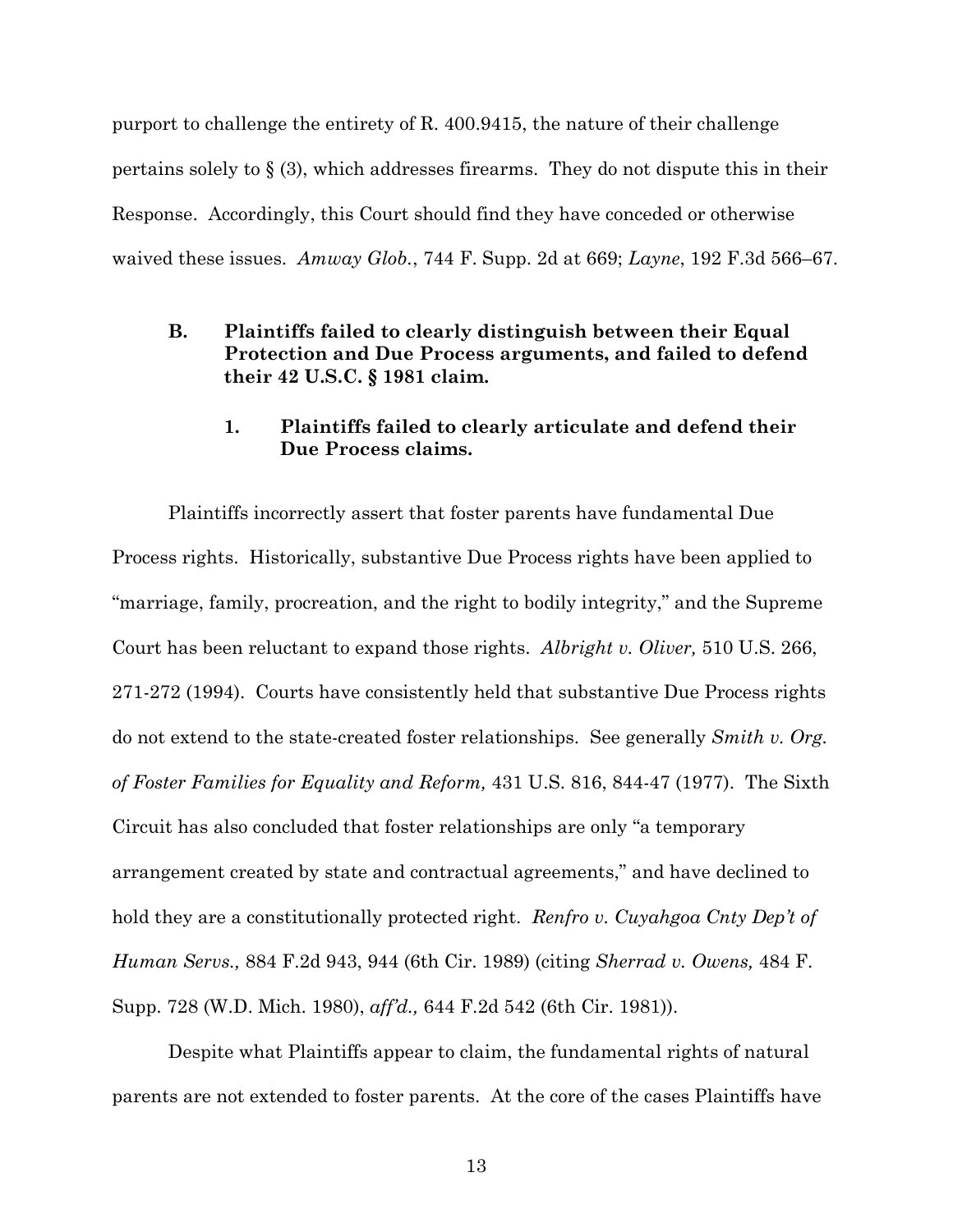cited, *Pierce v. Society of Sisters,* 268 U.S. 510 (1925)*, Prince v. Massachusetts*, 321 U.S. 158 (1944)*,* and *Troxel v. Granville,* 530 U.S. 57 (2000), are the long-standing fundamental rights of *natural* parents. The instant case does not involve the constitutional rights of *natural* parents, but instead, deals with newly-licensed foster parents (the Johnsons) and purported would-be foster parents (the Masons). As such, Plaintiffs do not hold long-standing fundamental rights of natural parents, and are merely involved in a contractual arrangement, or potential contractual arrangement, with the State of Michigan to provide temporary care for children under the State's supervision and care. Because Plaintiffs are subject to licensure requirements ensuring that they are qualified to provide foster care and agree to do so in accordance with applicable rules and policy, they cannot ride the coat-tails of the rights of natural parents to secure substantive Due Process rights.

Plaintiffs, as foster parents and would-be foster parents, are not a protected class and have incorrectly relied on *Elwell v. Byers,* 699 F.3d 1208 (10th Cir. 2012), to assert their substantive Due Process rights. *Elwell*, a Tenth Circuit case, clearly states that typical foster parents do not have a liberty interest in keeping the foster home. *Id.* at 1216-1217. As the court stated, the Elwells were in a special situation because (1) they were in the process of adopting the child, (2) the child's parents had their rights terminated, and (3) the Elwells were the only parental figures the child had known*. Id.* Further, the violation the court found was with the Elwell's procedural Due Process rights because they were not afforded a hearing prior to the child being removed from their care. *Id.* at 1218. Plaintiffs have failed to explain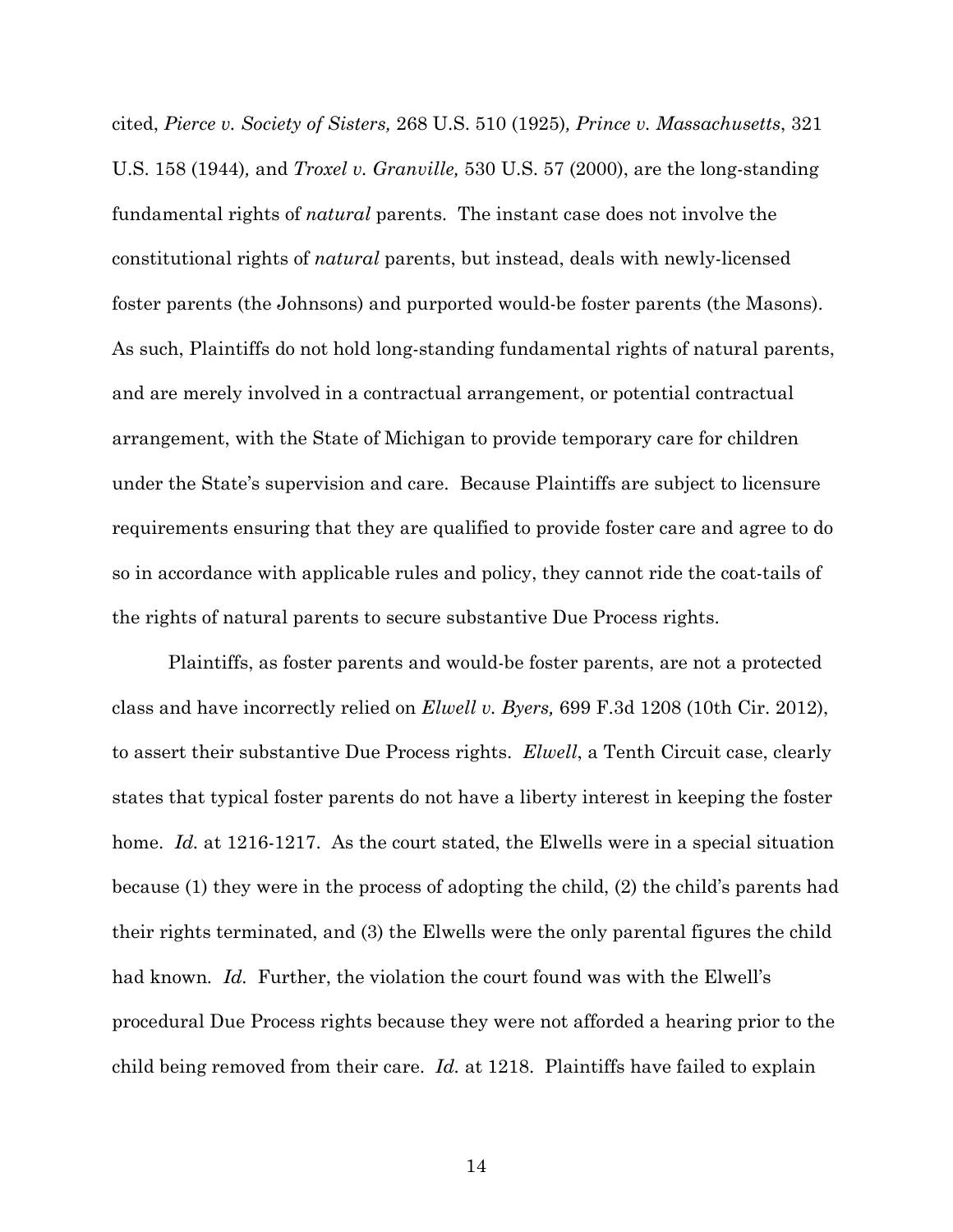why they fit into the same category as the Elwells. The Johnsons and Masons are not in the process of adopting any children from foster care and procedural Due Process rights are not at issue in this case. Furthermore, the present case is not in the Tenth Circuit.

Additionally, Plaintiffs cite no legal authority that supports their substantive Due Process claims. Plaintiffs cite Mich. Comp. Laws § 722.121(2), which is merely a *statutory* procedural provision that requires the Department to provide an opportunity for an administrative hearing prior to taking an adverse licensing action. Plaintiffs have not asserted a procedural Due Process right violation and, in any case, this statute cannot create a substantive Due Process right. See *Howard v. Grinage,* 82 F.3d 1343, 1349 (6th Cir. 1996). Further, the Johnsons, now licensed, have not been subjected to any discipline of their license or denied any procedural Due Process. And Plaintiffs' reliance on a statement from the Michigan DHHS website and an Illinois statute, 20 ILCS 520/1-20(3), is misplaced. (Pl. Resp., Doc. 29, at Pg. ID 633.) These are completely irrelevant to the case and neither websites nor out-of-state statutes establish a substantive Due Process right.

To the extent this case involves the right to keep and bear arms, it cannot be analyzed under substantive Due Process. Plaintiffs' claims that their fundamental right of "armed self-defense" has been violated and that strict scrutiny applies do not comport with controlling Supreme Court precedent. The Supreme Court has held that "[w]here a particular Amendment provides an explicit textual source of constitutional protection against a particular sort of government behavior, that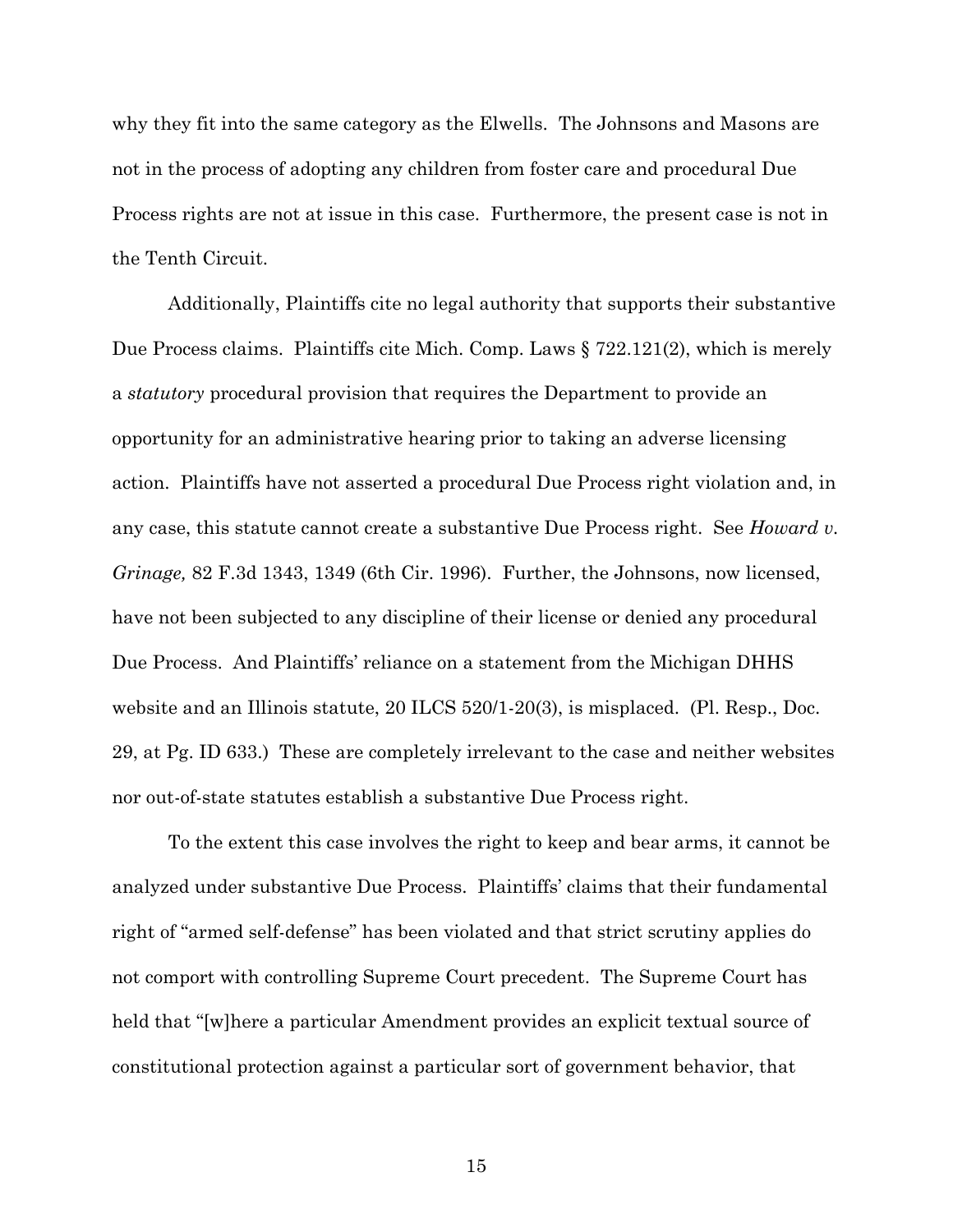Amendment, not the more generalized notion of substantive due process, must be the guide for analyzing these claims." *Albright,* 510 U.S. at 273 (quoting *Graham v. Connor*, 490 U.S. 386, 395 (1989) (internal quotation marks omitted)). Thus, Plaintiffs' assertions that R. 400.9415 interferes with their Second Amendment rights must be analyzed under the Second Amendment, not the Due Process Clause.

# **2. Plaintiffs' Due Process assertions are entangled with their Equal Protection claims and are not supported by argument or legal authority.**

Plaintiffs failed to articulate how foster parents and would-be foster parents are a suspect class protected by the Equal Protection Clause. Rather than directly analyze the Equal Protection Clause, Plaintiffs appear to assert that because they are foster parents and would-be foster parents, and have rights to raise children and defend themselves, that R. 400.9415 is unconstitutional. (Pl. Resp., Doc. 29, at Pg. ID 634). But Plaintiffs misunderstand the Equal Protection Clause, which "does not forbid classifications. It simply keeps the governmental decisionmakers from treating differently persons who are in all relevant respects alike." *Nordlinger v. Hahn,* 505 U.S. 1, 10 (1992) (citation omitted). And Plaintiffs failed to argue how they are being treated differently than other foster parents.

As explained in Defendant's motion, Doc. 8 at Pg. ID 71-72, because the Plaintiffs are not a suspect class, the rational basis test applies. *Romer v. Evans,* 517 U.S. 620, 631 (1996). And the Sixth Circuit applies the rational basis test to classifications based on ownership or possession of firearms. *Peoples Rights,* 152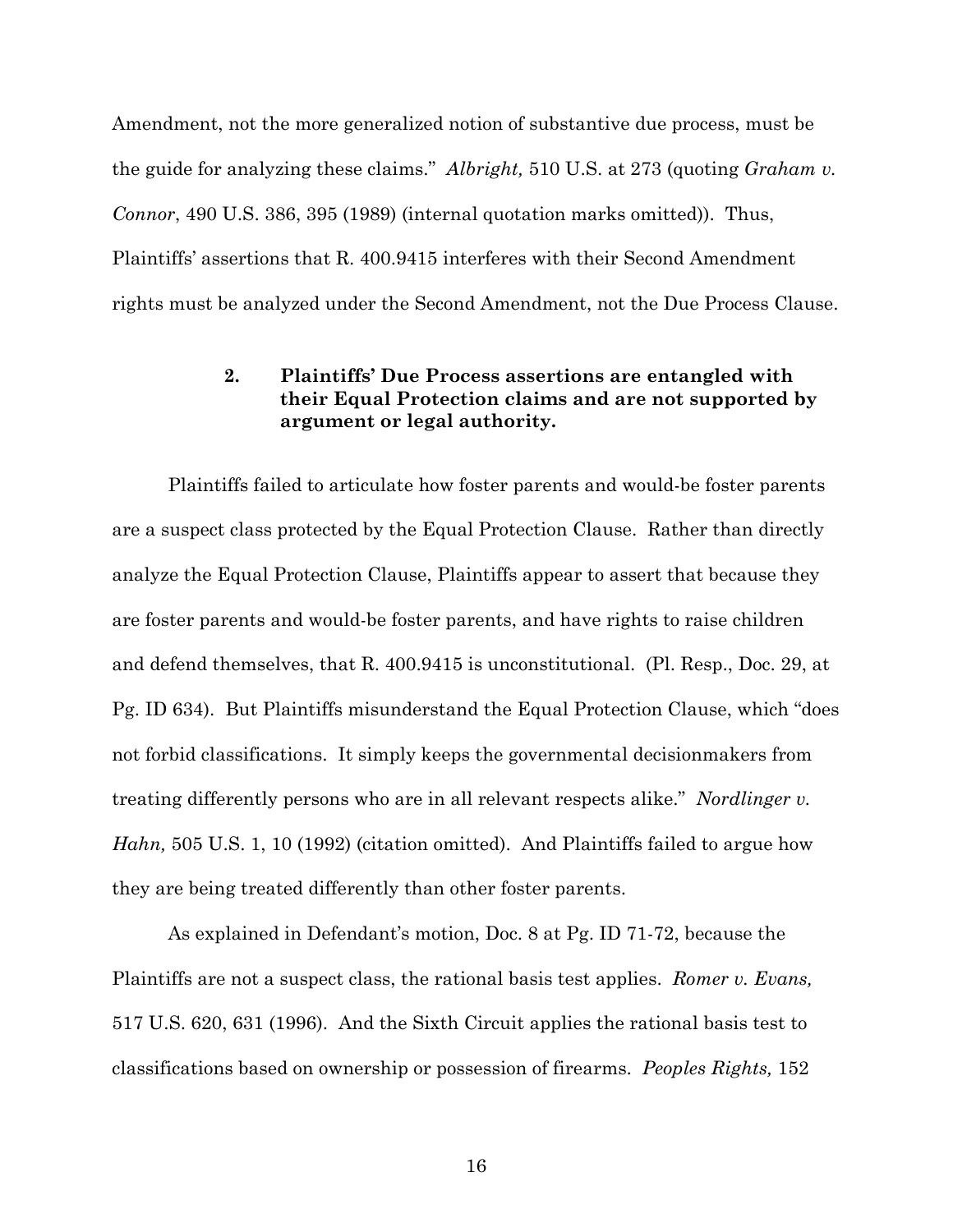F.3d at 531. Although they cited *Peoples Rights* twice in their Response Brief, misapplying its holdings on standing and ripeness, they apparently overlooked its application of the rational basis test to an equal protection claim based on firearm possession. (Pl. Resp., Doc. 29, at Pg. ID 613, 616.)

And Plaintiffs have failed to explain why the rational basis test does not apply or explain how R. 400.9415 fails to meet that standard. Instead, Plaintiffs merely assert that their rights are being violated and, therefore, strict scrutiny applies. To the extent that this Court wants to indulge Plaintiffs' strict scrutiny assertion, R. 400.9415 is narrowly tailored because it only effects the storage of firearms and ammunition in licensed foster care homes. Further, as Plaintiffs have conceded, the State has a compelling interest in the protection of children, and can regulate the safety of foster care homes. (Pl. Resp., Doc. 29, at Pgs. ID 622, 626, 635.)

### **3. Plaintiffs failed to respond to Defendants' argument that 42 U.S.C. § 1981 does not apply.**

Section 1981 only applies to discrimination based on race, alienage, ancestry, or ethnic characteristics. *Ali v. Advance Am. Cash Advance Centers, Inc.,* 110 F. Supp. 3d 754, 757 (E.D. Mich. 2015) (citing *St. Francis College v. Al—Khazraji*, 481 U.S. 604, 613 (1987)). None of these are applicable in this case, and Plaintiffs' failure to address Defendants' argument in their Response effectively waives or concedes this issue. *Amway Glob.*, 744 F. Supp. 2d at 669*; Layne*, 192 F.3d at 566– 67.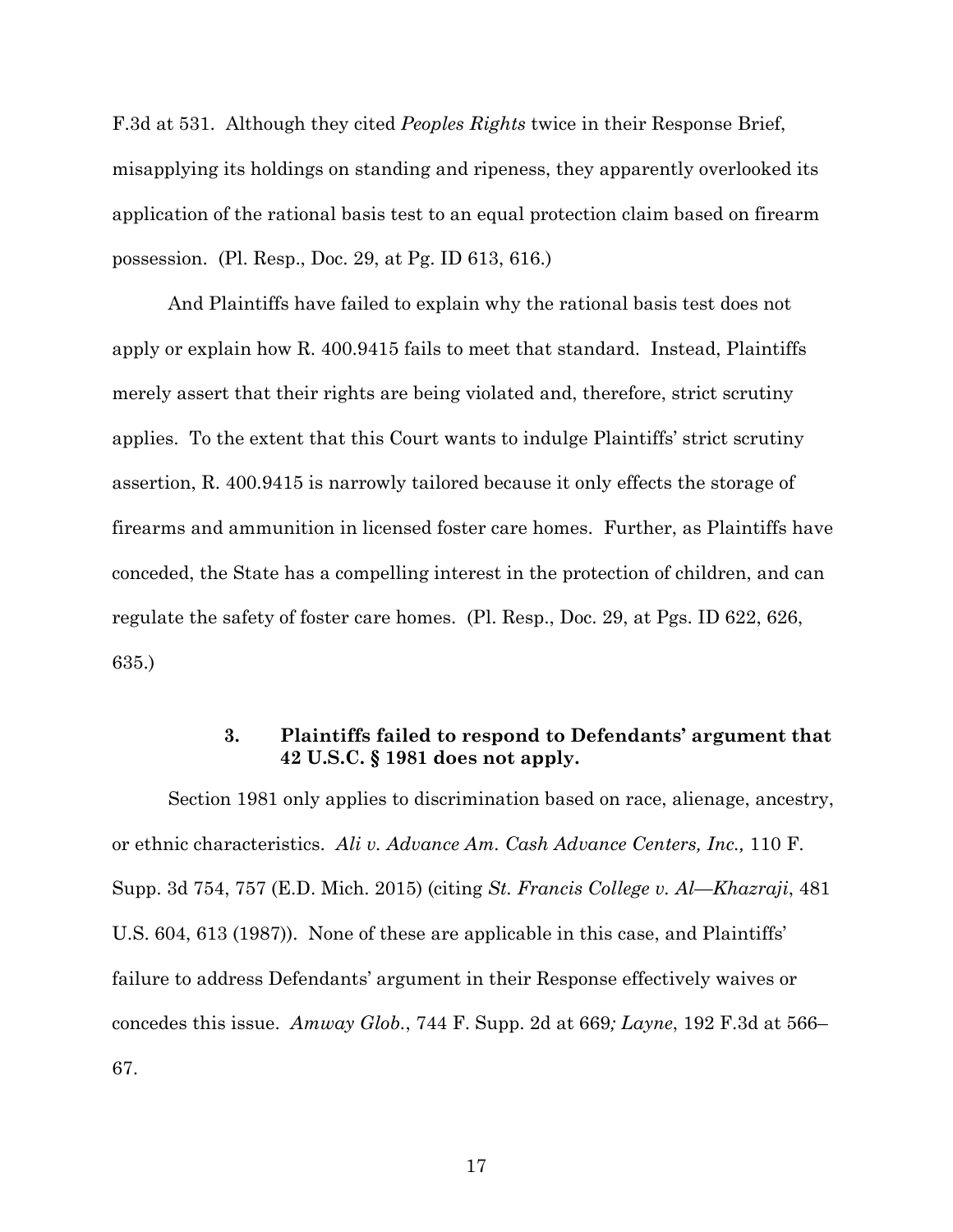### **C. Plaintiffs failed to address the voluntary nature of a foster license.**

Plaintiffs failed to refute Defendant's argument that their participation in the foster care system is voluntary.5 Accordingly, they can agree to curtail their rights in exchange for participation in a licensing system because "constitutional freedoms can be contracted away." *Compuware Corp. v. Moody's Inv'rs Servs., Inc.*, 499 F.3d 520, 535 (6th Cir. 2007).

For instance, in *Hall v. Sweet*, the Sixth Circuit held that a daycare licensee who had consented to inspections of her home pursuant to licensing investigations had validly waived her Fourth Amendment right to be free from warrantless searches. *Hall v. Sweet*, 555 F. App'x 469, 476 (6th Cir. 2016), Doc. 9-15, Pg. ID 341. Even though the consent was a condition of receiving a child care license, thus directly affecting the plaintiff's livelihood, the Court held "'conditions can lawfully be imposed on the receipt of a benefit—conditions that may include the surrender of a constitutional right.'" *Id*. at 476 (citing *Burgess v. Lowery*, 201 F.3d 942, 947 (7th Cir. 2000)). Moreover, the Court held that the state has an "overwhelming justification in ensuring child wellbeing is adequately protected." *Hall*, 666 F. App'x at 477. Accordingly, no Fourth Amendment violation occurred. *Id*.

The Court also addressed the issue of the child care license being conditioned on consent to search and stated that these types of conditions are lawful and reasonable. *Id.* at 476-77 (citing *Burgess,* 201 F.3d at 947 and *Knox Cty. Educ.* 

 $\overline{a}$ 

<sup>5</sup> The Johnsons also ignore that placement of a child with a relative requires no foster care license. Mich. Comp. Laws § 712A.13a(1)(e).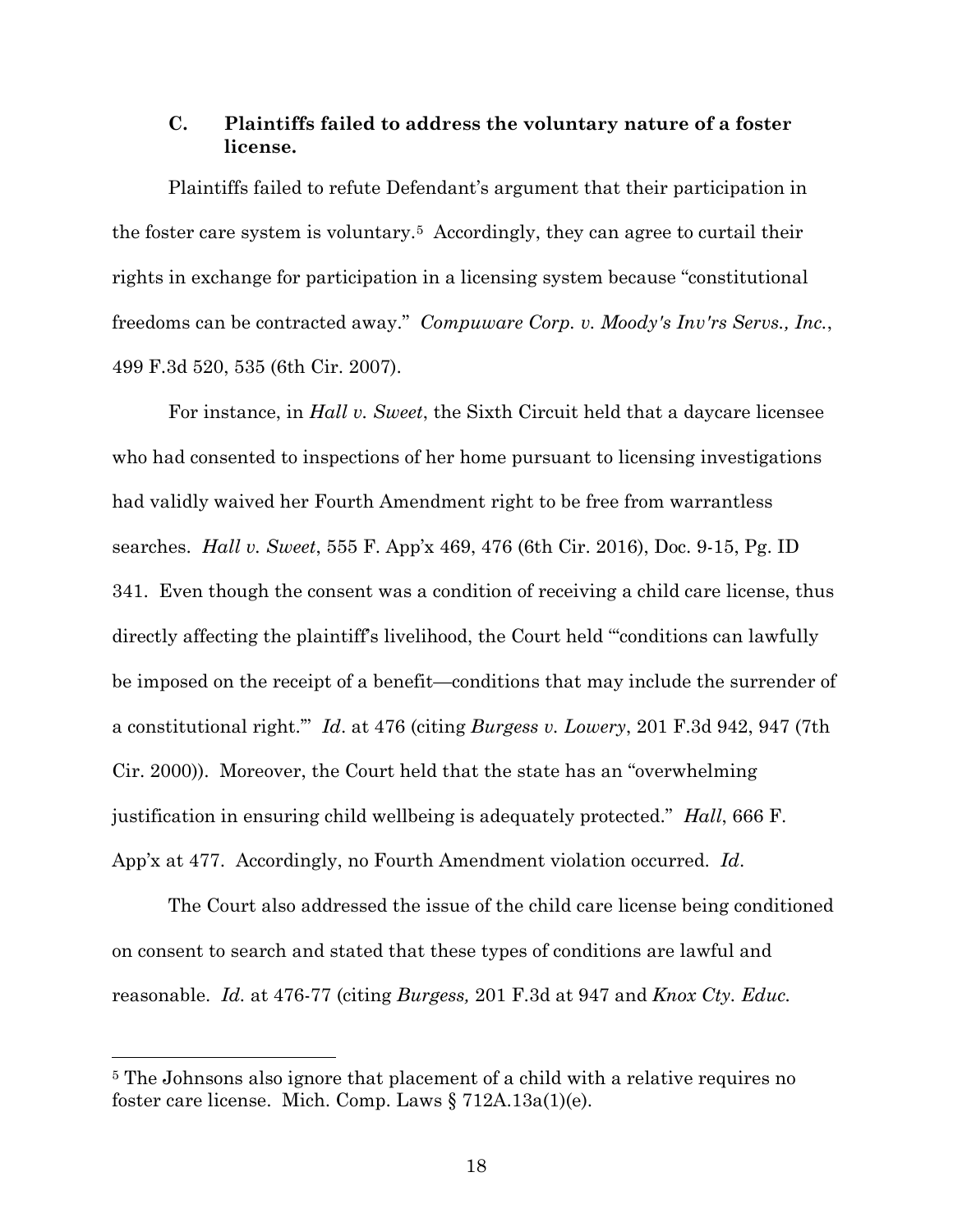*Ass'n v Knox Cty. Bd. of Educ.,* 158 F.3d 361, 366-67, 384 (6th Cir. 1998)). Consent provisions are reasonable because "the state has an overwhelming justification in ensuring child wellbeing is adequately protected at the locations it licenses for child care." *Hall*, 666 F. App'x at 477.

In the present case, it is uncontested that a foster license is a voluntary contractual relationship with the Department. Indeed, it would be hard to contest that, given the Sixth Circuit has held that a foster license is a temporary relationship created by state law and contract. *Renfro*, 884 F.2d at 944. As such, freedom to contract allows the parties to reasonably waive even constitutional rights. *Tennessee Secondary Sch. Athletic Ass'n v. Brentwood Acad.*, 551 U.S. 291, 299–300 (2007) (private school can contractually waive First Amendment speech freedoms in order to participate in an athletic league); *Garcetti v. Ceballos*, 547 U.S. 410, 418-19 (2006) ("When a citizen enters government service, the citizen by necessity must accept certain limitations on his or her freedom."); *Jones v. U-Haul Co. of Massachusetts & Ohio Inc.*, 16 F. Supp. 3d 922, 941–42 (S.D. Ohio 2014) (party may contractually waive constitutional right to jury trial in favor of arbitration).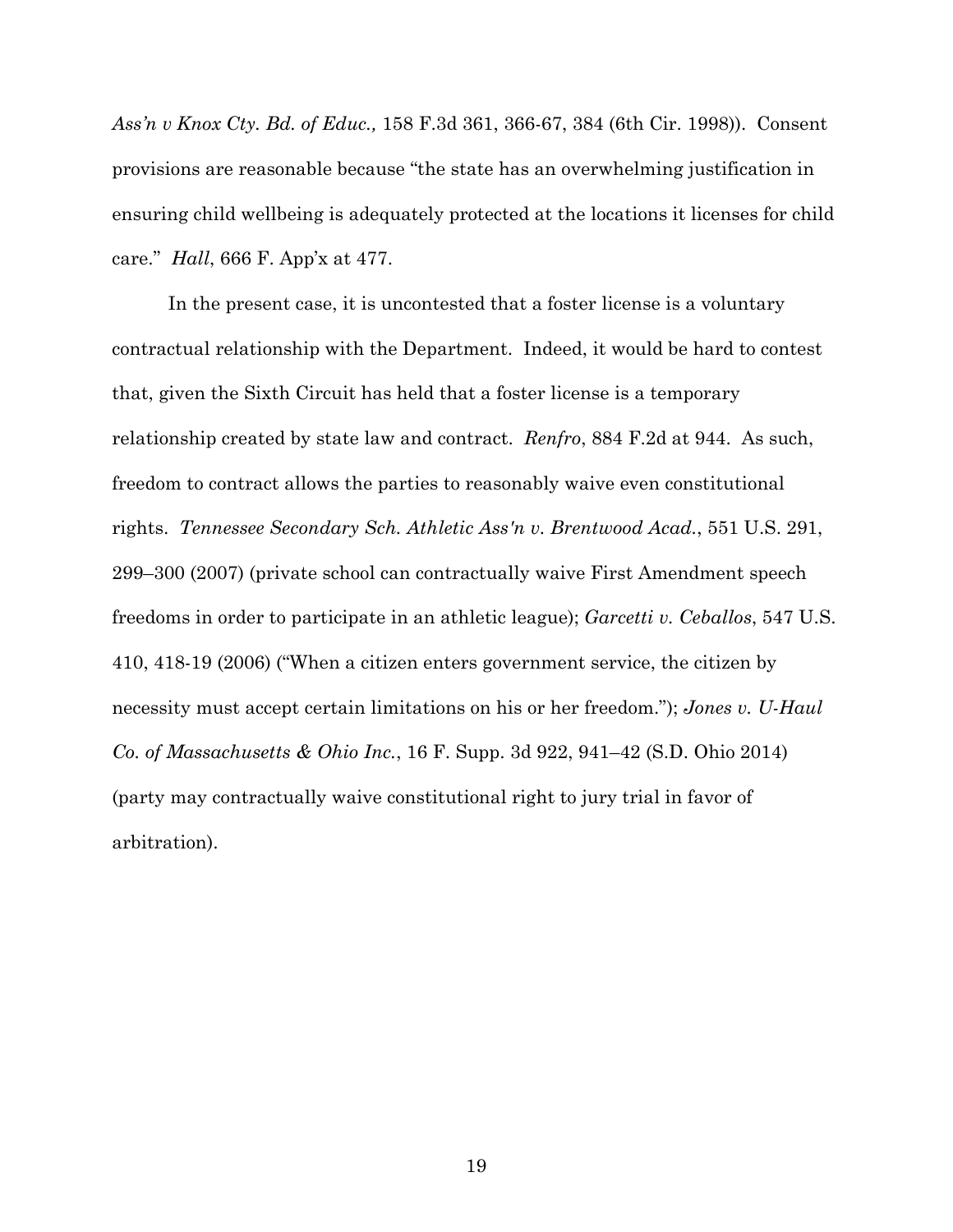#### **CONCLUSION AND RELIEF REQUESTED**

Plaintiffs' Response Brief does not address the arguments discussed in Defendant's Motion to Dismiss and Brief in Support. Plaintiffs fail to confront the case law, do not discuss applicable legal standards, and do not address the plain language of R. 400.9415. Instead, they rely on misinterpretation of the law, hyperbole and speculation, and incorporate allegations not contained in their Complaint. In sum, Plaintiffs fail to address the infirmities of their Complaint. Plaintiffs' claims lack merit, and this Court should dismiss their Complaint.

Respectfully submitted,

Bill Schuette Attorney General

/s/ Joshua S. Smith

Assistant Attorney General Attorneys for Defendant Health, Education & Family Services Division P.O. Box 30758 Lansing, MI 48909 Phone: (517) 373-7700 Fax: (517) 335-1152 Smithj46@michigan.gov P63349

Dated: December 21, 2017